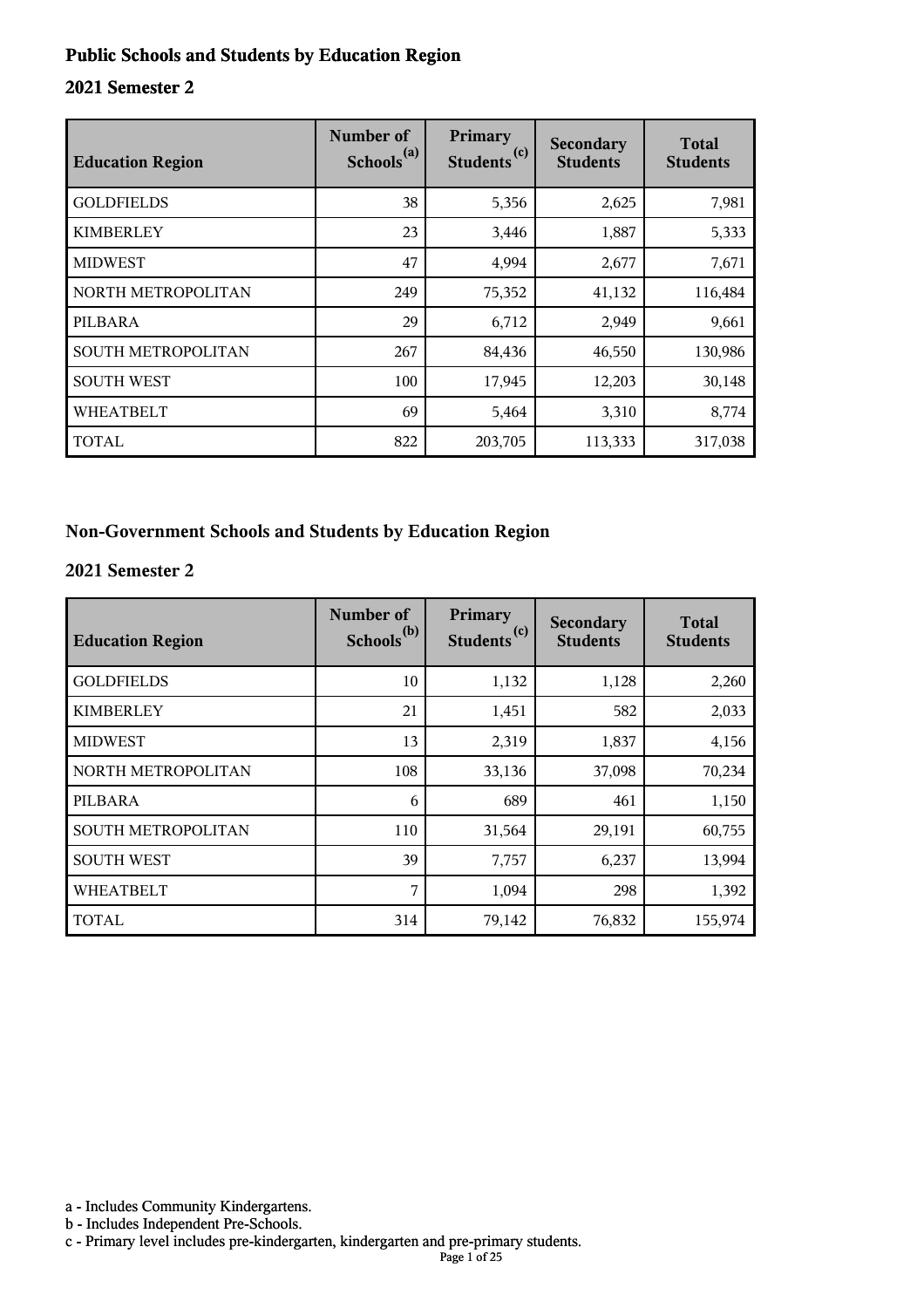## **Public Schools and Students in Goldfields Education Region**

| <b>Education Region</b>           | Primary<br><b>Students</b> | Secondary<br><b>Students</b> | <b>Total</b><br><b>Students</b> |
|-----------------------------------|----------------------------|------------------------------|---------------------------------|
| <b>BOULDER PRIMARY SCHOOL</b>     | 288                        | $\mathbf{0}$                 | 288                             |
| CASCADE PRIMARY SCHOOL            | 26                         | $\theta$                     | 26                              |
| CASTLETOWN PRIMARY SCHOOL         | 522                        | 0                            | 522                             |
| CONDINGUP PRIMARY SCHOOL          | 48                         | 0                            | 48                              |
| COOLGARDIE PRIMARY SCHOOL         | 47                         | 0                            | 47                              |
| EAST KALGOORLIE PRIMARY SCHOOL    | 145                        | 0                            | 145                             |
| <b>EASTERN GOLDFIELDS COLLEGE</b> | $\mathbf{0}$               | 388                          | 388                             |
| <b>EASTERN GOLDFIELDS ES CTRE</b> | $\mathbf{0}$               | 44                           | 44                              |
| <b>ESPERANCE ED SUP CTRE</b>      | $\boldsymbol{0}$           | 20                           | 20                              |
| ESPERANCE PRIMARY SCHOOL          | 480                        | 0                            | 480                             |
| ESPERANCE SENIOR HIGH SCHOOL      | $\boldsymbol{0}$           | 880                          | 880                             |
| HANNANS PRIMARY SCHOOL            | 369                        | $\overline{0}$               | 369                             |
| HOPETOUN PRIMARY SCHOOL           | 115                        | 0                            | 115                             |
| JERDACUTTUP PRIMARY SCHOOL        | 11                         | 0                            | 11                              |
| KALGOORLIE PRIMARY SCHOOL         | 490                        | 0                            | 490                             |
| KALGOORLIE SCHOOL OF THE AIR      | 77                         | 0                            | 77                              |
| KALGOORLIE-BOULDER COM HS         | $\mathbf{0}$               | 835                          | 835                             |
| KAMBALDA PRIMARY SCHOOL           | 100                        | 0                            | 100                             |
| KAMBALDA WEST DISTRICT HIGH SCH   | 153                        | 98                           | 251                             |
| LAKE KING PRIMARY SCHOOL          | 37                         | $\boldsymbol{0}$             | 37                              |
| <b>LAVERTON SCHOOL</b>            | 46                         | 38                           | 84                              |
| LEINSTER COMMUNITY SCHOOL         | 100                        | 17                           | 117                             |
| LEONORA DISTRICT HIGH SCHOOL      | 76                         | 35                           | 111                             |
| MENZIES COM SCHOOL                | 13                         | 6                            | 19                              |
| MOUNT MARGARET REM COM SCHOOL     | 19                         | 0                            | 19                              |
| MUNGLINUP PRIMARY SCHOOL          | 13                         | 0                            | 13                              |
| NGAANYATJARRA LANDS SCHOOL        | 189                        | 135                          | 324                             |
| NORSEMAN DISTRICT HIGH SCHOOL     | 54                         | 28                           | 82                              |
| NORTH KALGOORLIE PRIMARY SCHOOL   | 488                        | 0                            | 488                             |
| NULSEN PRIMARY SCHOOL             | 194                        | 0                            | 194                             |
| O'CONNOR ED SUP CTRE              | 40                         | $\theta$                     | 40                              |
| O'CONNOR PRIMARY SCHOOL           | 733                        | $\theta$                     | 733                             |
| RAVENSTHORPE DISTRICT HIGH SCH    | 69                         | 58                           | 127                             |
| SALMON GUMS PRIMARY SCHOOL        | 16                         | 0                            | 16                              |
| SCADDAN PRIMARY SCHOOL            | 28                         | 0                            | 28                              |
| SOUTH KALGOORLIE PRIMARY SCHOOL   | 308                        | $\theta$                     | 308                             |
| TJUNTJUNTJARA REM COM SCH         | 16                         | 13                           | 29                              |
| WILUNA REM COMM SCHOOL            | 46                         | 30                           | 76                              |
| TOTAL                             | 5,356                      | 2,625                        | 7,981                           |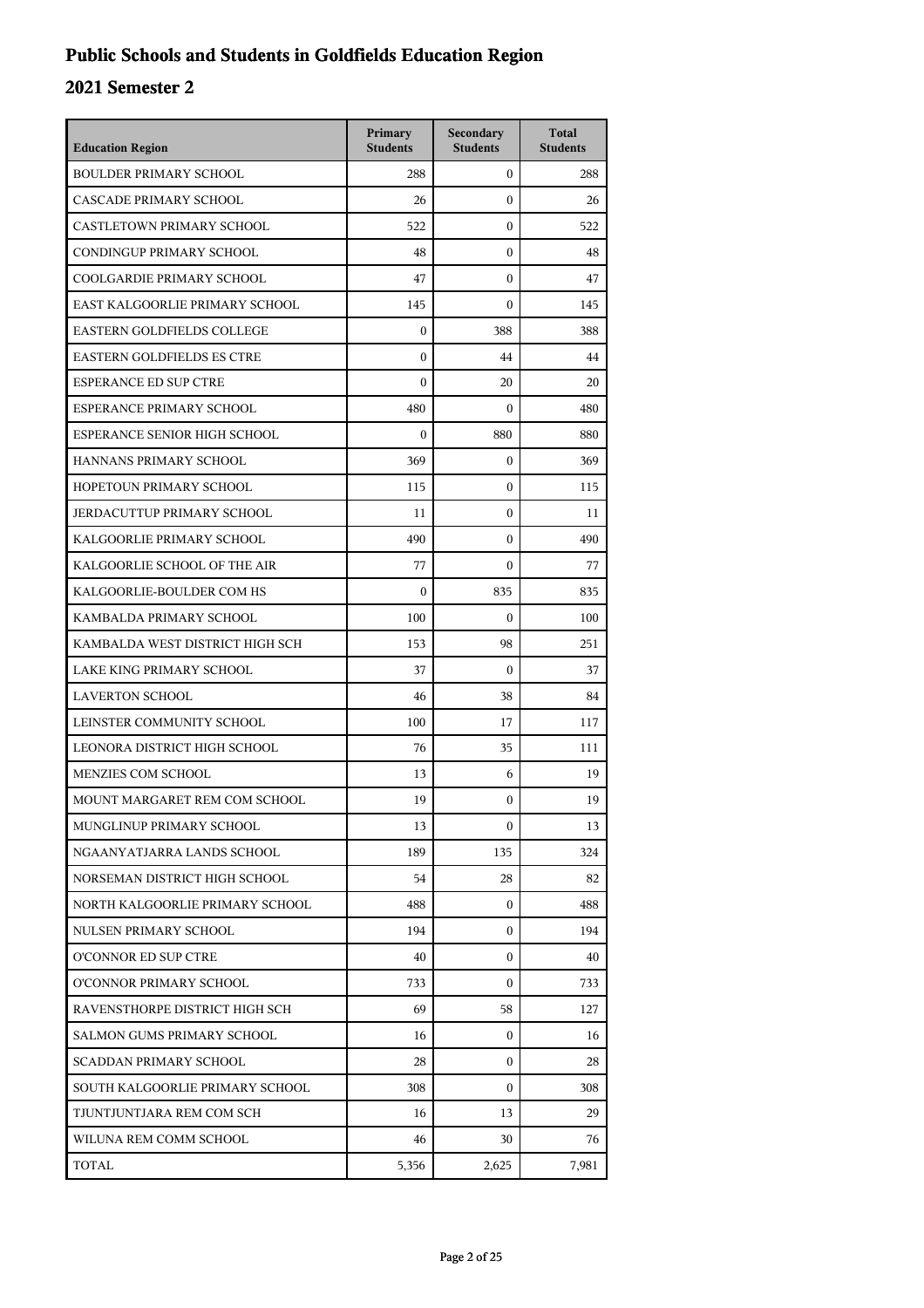## **Public Schools and Students in Kimberley Education Region**

| <b>Education Region</b>          | Primary<br><b>Students</b> | Secondary<br><b>Students</b> | <b>Total</b><br><b>Students</b> |
|----------------------------------|----------------------------|------------------------------|---------------------------------|
| <b>BAYULU REM COM SCHOOL</b>     | 72                         | $\theta$                     | 72                              |
| BROOME NORTH PRIMARY SCHOOL      | 404                        | $\Omega$                     | 404                             |
| <b>BROOME PRIMARY SCHOOL</b>     | 400                        | $\theta$                     | 400                             |
| <b>BROOME SENIOR HIGH SCHOOL</b> | $\theta$                   | 848                          | 848                             |
| CABLE BEACH PRIMARY SCHOOL       | 326                        | $\mathbf{0}$                 | 326                             |
| DAWUL REM COM SCHOOL             | 14                         | $\theta$                     | 14                              |
| DERBY DISTRICT HIGH SCHOOL       | 386                        | 202                          | 588                             |
| DJUGERARI REM COM SCHOOL         | 8                          | $\theta$                     | 8                               |
| <b>EAST KIMBERLEY COLLEGE</b>    | 585                        | 318                          | 903                             |
| FITZROY VALLEY DIST HIGH SCH     | 153                        | 158                          | 311                             |
| HALLS CREEK DISTRICT HIGH SCH    | 187                        | 168                          | 355                             |
| JUNGDRANUNG REM COM SCHOOL       | 11                         | $\mathbf{1}$                 | 12                              |
| KALUMBURU REM COM SCHOOL         | 55                         | 33                           | 88                              |
| KIMBERLEY SCHOOL OF THE AIR      | 29                         | $\theta$                     | 29                              |
| LA GRANGE REM COM SCHOOL         | 103                        | 58                           | 161                             |
| LOOMA REM COM SCHOOL             | 78                         | 21                           | 99                              |
| MULUDJA REM COM SCHOOL           | 32                         | $\mathbf{0}$                 | 32                              |
| NGALAPITA REM COM SCHOOL         | 8                          | $\Omega$                     | 8                               |
| ONE ARM POINT REM COM SCHOOL     | 73                         | 25                           | 98                              |
| ROEBUCK PRIMARY SCHOOL           | 384                        | $\Omega$                     | 384                             |
| WANANAMI REM COM SCHOOL          | 35                         | $\mathbf{0}$                 | 35                              |
| WANGKATJUNGKA REM COM SCHOOL     | 47                         | $\theta$                     | 47                              |
| WYNDHAM DISTRICT HIGH SCHOOL     | 56                         | 55                           | 111                             |
| TOTAL                            | 3,446                      | 1,887                        | 5,333                           |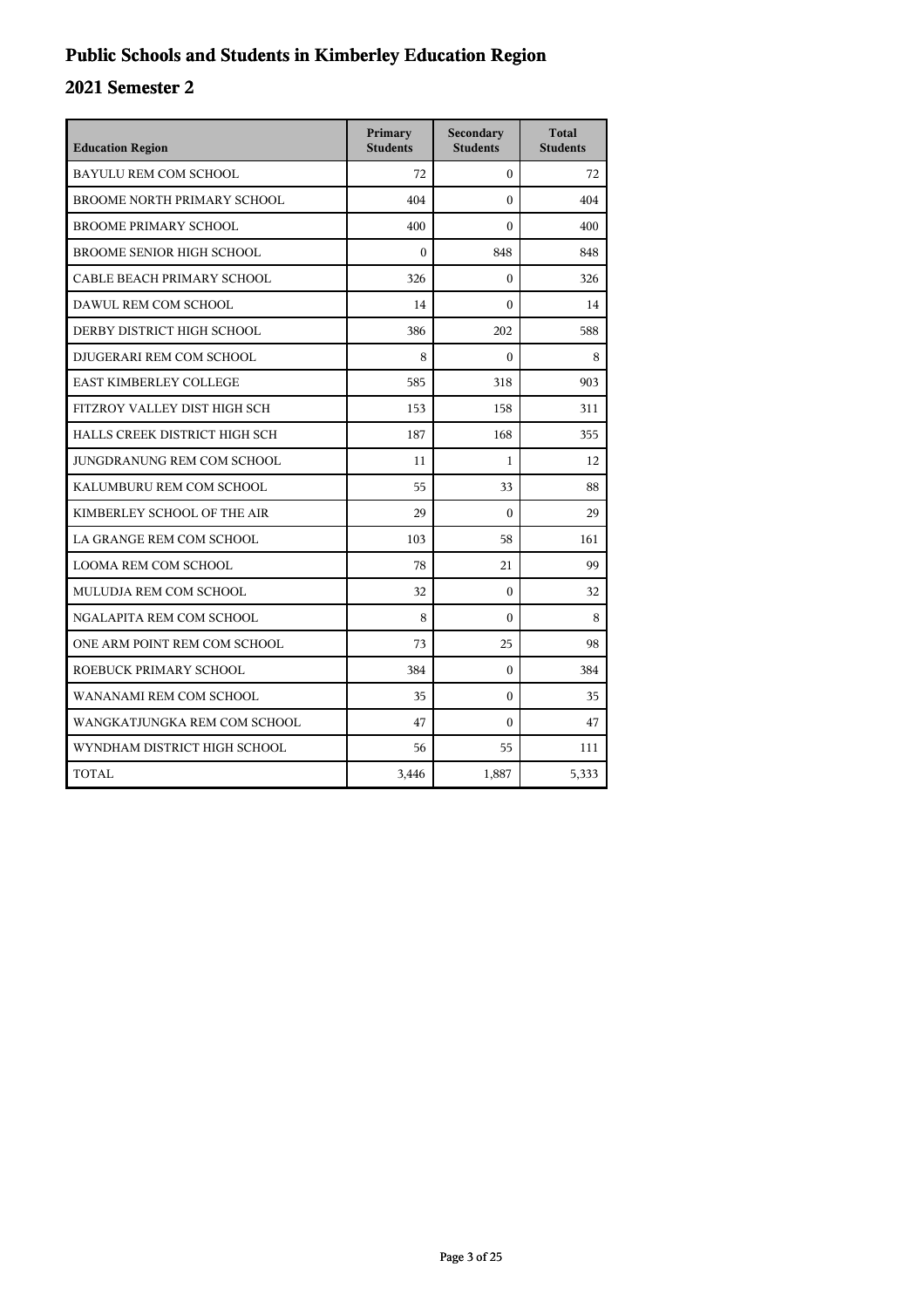## **Public Schools and Students in Midwest Education Region**

| <b>Education Region</b>                | Primary<br><b>Students</b> | Secondary<br><b>Students</b> | <b>Total</b><br><b>Students</b> |
|----------------------------------------|----------------------------|------------------------------|---------------------------------|
| ALLENDALE PRIMARY SCHOOL               | 384                        | $\overline{0}$               | 384                             |
| BADGINGARRA PRIMARY SCHOOL             | 19                         | $\Omega$                     | 19                              |
| BEACHLANDS PRIMARY SCHOOL              | 142                        | $\mathbf{0}$                 | 142                             |
| <b>BINNU PRIMARY SCHOOL</b>            | 11                         | $\mathbf{0}$                 | 11                              |
| BLUFF POINT PRIMARY SCHOOL             | 247                        | $\mathbf{0}$                 | 247                             |
| BURRINGURRAH REM COM SCHOOL            | 19                         | 7                            | 26                              |
| CARNAMAH DISTRICT HIGH SCHOOL          | 39                         | 30                           | 69                              |
| CARNARVON COMMUNITY COLLEGE            | 238                        | 155                          | 393                             |
| CARNARVON SCHOOL OF THE AIR            | 36                         | $\mathbf{0}$                 | 36                              |
| <b>CERVANTES PRIMARY SCHOOL</b>        | 43                         | $\Omega$                     | 43                              |
| CHAMPION BAY SENIOR HIGH SCHOOL        | $\mathbf{0}$               | 749                          | 749                             |
| CHAPMAN VALLEY PRIMARY SCHOOL          | 21                         | $\mathbf{0}$                 | 21                              |
| <b>COOROW PRIMARY SCHOOL</b>           | 41                         | $\mathbf{0}$                 | 41                              |
| <b>CUE PRIMARY SCHOOL</b>              | 10                         | $\mathbf{0}$                 | 10                              |
| DANDARAGAN PRIMARY SCHOOL              | 52                         | $\Omega$                     | 52                              |
| DONGARA DISTRICT HIGH SCHOOL           | 277                        | 124                          | 401                             |
| ENEABBA PRIMARY SCHOOL                 | 11                         | $\Omega$                     | 11                              |
| EXMOUTH DISTRICT HIGH SCHOOL           | 311                        | 141                          | 452                             |
| GASCOYNE JUNCTION REM COM SCH          | 6                          | $\mathbf{0}$                 | 6                               |
| <b>GERALDTON PRIMARY SCHOOL</b>        | 375                        | $\Omega$                     | 375                             |
| <b>GERALDTON SENIOR HIGH SCHOOL</b>    | $\mathbf{0}$               | 953                          | 953                             |
| HOLLAND STREET SCHOOL                  | 27                         | 35                           | 62                              |
| <b>JURIEN BAY DISTRICT HIGH SCHOOL</b> | 183                        | 135                          | 318                             |
| KALBARRI DISTRICT HIGH SCHOOL          | 120                        | 74                           | 194                             |
| LEEMAN PRIMARY SCHOOL                  | 21                         | 0                            | 21                              |
| MEEKATHARRA DISTRICT HIGH SCH          | 76                         | 34                           | 110                             |
| MEEKATHARRA SCHOOL OF THE AIR          | 47                         | $\Omega$                     | 47                              |
| MINGENEW PRIMARY SCHOOL                | 71                         | $\mathbf{0}$                 | 71                              |
| MORAWA DISTRICT HIGH SCHOOL            | 94                         | 85                           | 179                             |
| MOUNT MAGNET DISTRICT HIGH SCH         | 75                         | 11                           | 86                              |
| MOUNT TARCOOLA PRIMARY SCHOOL          | 367                        | $\Omega$                     | 367                             |
| MULLEWA DISTRICT HIGH SCHOOL           | 40                         | 20                           | 60                              |
| NORTHAMPTON DISTRICT HIGH SCH          | 92                         | 39                           | 131                             |
| PERENJORI PRIMARY SCHOOL               | 43                         | 0                            | 43                              |
| PIA WADJARRI REM COM SCHOOL            | 10                         | 7                            | 17                              |
| RANGEWAY PRIMARY SCHOOL                | 228                        | $\Omega$                     | 228                             |
| SHARK BAY SCHOOL                       | 53                         | 24                           | 77                              |
| THREE SPRINGS PRIMARY SCHOOL           | 65                         | $\mathbf{0}$                 | 65                              |
| USELESS LOOP PRIMARY SCHOOL            | 26                         | $\mathbf{0}$                 | 26                              |
| WA COL OF AGRI - MORAWA                | $\mathbf{0}$               | 51                           | 51                              |
| WAGGRAKINE PRIMARY SCHOOL              | 479                        | $\mathbf{0}$                 | 479                             |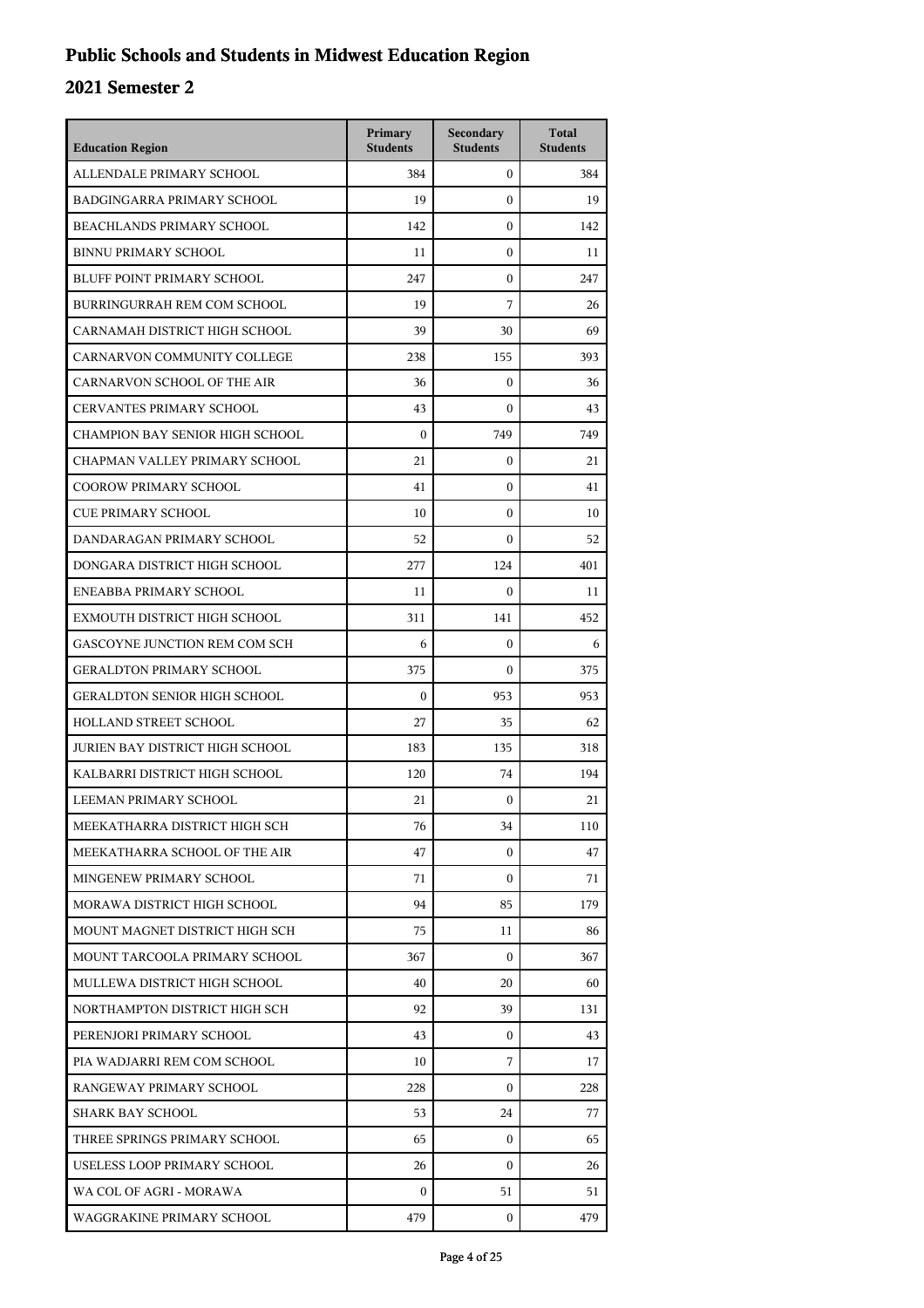## **Public Schools and Students in Midwest Education Region**

| <b>Education Region</b>    | Primary<br><b>Students</b> | Secondary<br><b>Students</b> | <b>Total</b><br><b>Students</b> |
|----------------------------|----------------------------|------------------------------|---------------------------------|
| WALKAWAY PRIMARY SCHOOL    | 66                         | 0                            | 66                              |
| WANDINA PRIMARY SCHOOL     | 486                        | 0                            | 486                             |
| WATHEROO PRIMARY SCHOOL    | 5                          | 0                            |                                 |
| YALGOO PRIMARY SCHOOL      | 11                         | 0                            | 11                              |
| YULGA JINNA REM COM SCHOOL | 14                         | $\mathbf{\hat{z}}$           | 17                              |
| YUNA PRIMARY SCHOOL        | 13                         | C                            | 13                              |
| TOTAL                      | 4,994                      | 2,677                        | 7,671                           |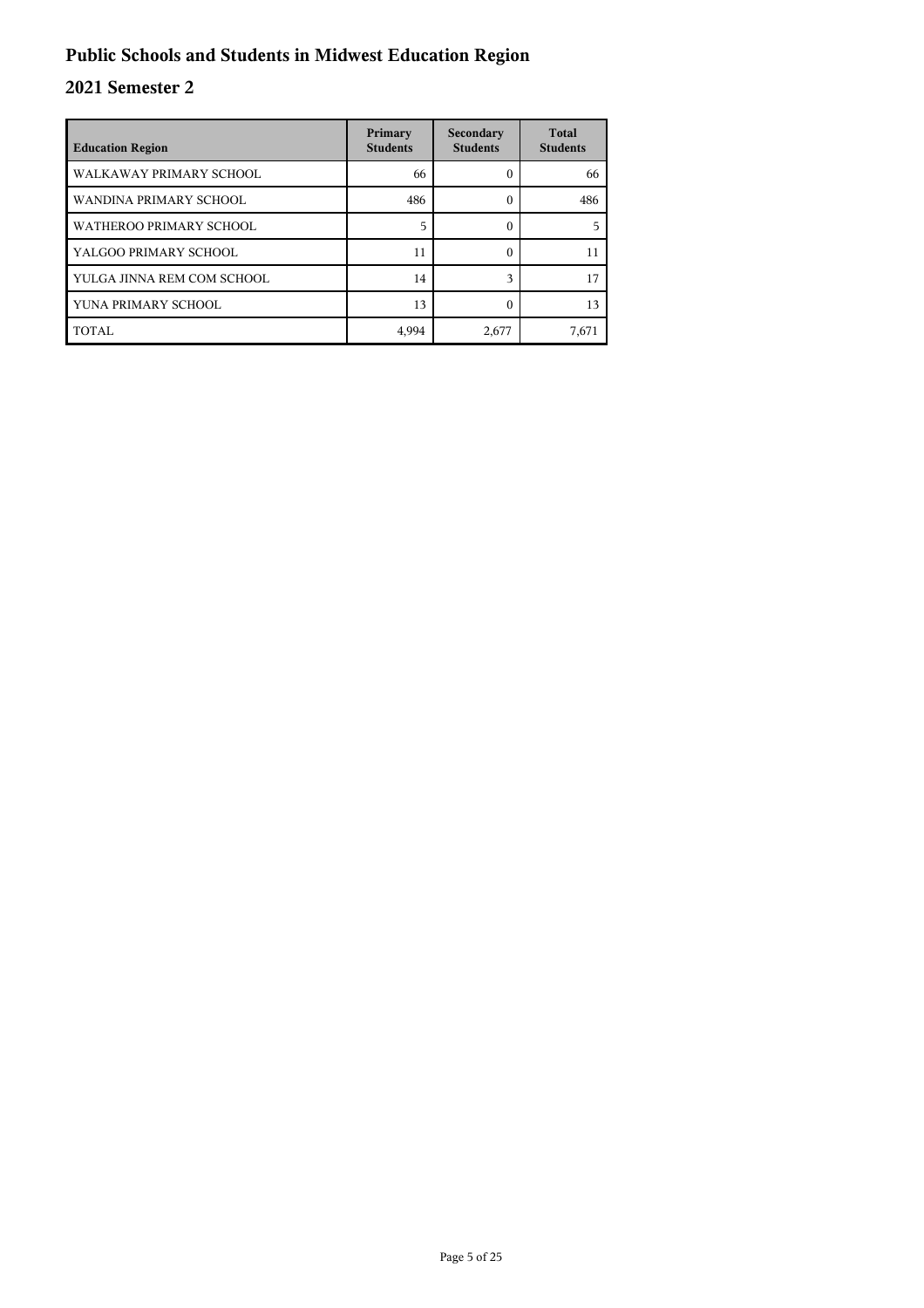| <b>Education Region</b>             | Primary<br><b>Students</b> | Secondary<br><b>Students</b> | <b>Total</b><br><b>Students</b> |
|-------------------------------------|----------------------------|------------------------------|---------------------------------|
| ALINJARRA PRIMARY SCHOOL            | 378                        | $\mathbf{0}$                 | 378                             |
| ALKIMOS BEACH PRIMARY SCHOOL        | 761                        | $\mathbf{0}$                 | 761                             |
| <b>ALKIMOS COLLEGE</b>              | $\mathbf{0}$               | 354                          | 354                             |
| ALKIMOS PRIMARY SCHOOL              | 677                        | $\mathbf{0}$                 | 677                             |
| ANNE HAMERSLEY PRIMARY SCHOOL       | 615                        | $\mathbf{0}$                 | 615                             |
| ANZAC TERRACE PRIMARY SCHOOL        | 360                        | $\mathbf{0}$                 | 360                             |
| ARBOR GROVE PRIMARY SCHOOL          | 710                        | $\mathbf{0}$                 | 710                             |
| ASHDALE PRIMARY SCHOOL              | 828                        | $\mathbf{0}$                 | 828                             |
| ASHDALE SECONDARY COLLEGE           | $\boldsymbol{0}$           | 1,761                        | 1,761                           |
| ASHFIELD PRIMARY SCHOOL             | 105                        | $\mathbf{0}$                 | 105                             |
| AVELEY NORTH PRIMARY SCHOOL         | 602                        | $\mathbf{0}$                 | 602                             |
| <b>AVELEY PRIMARY SCHOOL</b>        | 684                        | $\Omega$                     | 684                             |
| AVELEY SECONDARY COLLEGE            | $\mathbf{0}$               | 1,044                        | 1,044                           |
| <b>BALCATTA PRIMARY SCHOOL</b>      | 245                        | $\mathbf{0}$                 | 245                             |
| <b>BALCATTA SENIOR HIGH SCHOOL</b>  | $\boldsymbol{0}$           | 760                          | 760                             |
| <b>BALGA PRIMARY SCHOOL</b>         | 190                        | $\overline{0}$               | 190                             |
| <b>BALGA SENIOR HIGH SCHOOL</b>     | $\mathbf{0}$               | 534                          | 534                             |
| BALLAJURA COMMUNITY COLLEGE         | $\mathbf{0}$               | 1,128                        | 1,128                           |
| <b>BALLAJURA PRIMARY SCHOOL</b>     | 770                        | $\mathbf{0}$                 | 770                             |
| <b>BAMBARA PRIMARY SCHOOL</b>       | 212                        | $\mathbf{0}$                 | 212                             |
| <b>BANKSIA GROVE PRIMARY SCHOOL</b> | 491                        | $\mathbf{0}$                 | 491                             |
| <b>BASSENDEAN PRIMARY SCHOOL</b>    | 318                        | $\mathbf{0}$                 | 318                             |
| BAYSWATER PRIMARY SCHOOL            | 422                        | $\mathbf{0}$                 | 422                             |
| BEAUMARIS PRIMARY SCHOOL            | 772                        | $\mathbf{0}$                 | 772                             |
| BEECHBORO PRIMARY SCHOOL            | 336                        | $\mathbf{0}$                 | 336                             |
| <b>BELDON ED SUP CTRE</b>           | 55                         | $\boldsymbol{0}$             | 55                              |
| <b>BELDON PRIMARY SCHOOL</b>        | 334                        | $\mathbf{0}$                 | 334                             |
| BELRIDGE SECONDARY COLLEGE          | $\mathbf{0}$               | 1,043                        | 1,043                           |
| <b>BELRIDGE SECONDARY ESC</b>       | $\mathbf{0}$               | 119                          | 119                             |
| <b>BINDOON PRIMARY SCHOOL</b>       | 126                        | $\overline{0}$               | 126                             |
| <b>BOB HAWKE COLLEGE</b>            | $\mathbf{0}$               | 589                          | 589                             |
| BOYARE PRIMARY SCHOOL               | 215                        | $\mathbf{0}$                 | 215                             |
| <b>BRABHAM PRIMARY SCHOOL</b>       | 638                        | $\Omega$                     | 638                             |
| <b>BULLSBROOK COLLEGE</b>           | 534                        | 450                          | 984                             |
| <b>BULLSBROOK COM KINDERGARTEN</b>  | 30                         | $\overline{0}$               | 30                              |
| <b>BURBRIDGE SCHOOL</b>             | 25                         | 37                           | 62                              |
| <b>BUTLER COLLEGE</b>               | $\mathbf{0}$               | 1,517                        | 1,517                           |
| <b>BUTLER PRIMARY SCHOOL</b>        | 590                        | $\mathbf{0}$                 | 590                             |
| <b>CAMBOON PRIMARY SCHOOL</b>       | 366                        | $\mathbf{0}$                 | 366                             |
| CARINE PRIMARY SCHOOL               | 598                        | $\mathbf{0}$                 | 598                             |
| CARINE SENIOR HIGH SCHOOL           | $\mathbf{0}$               | 2,185                        | 2,185                           |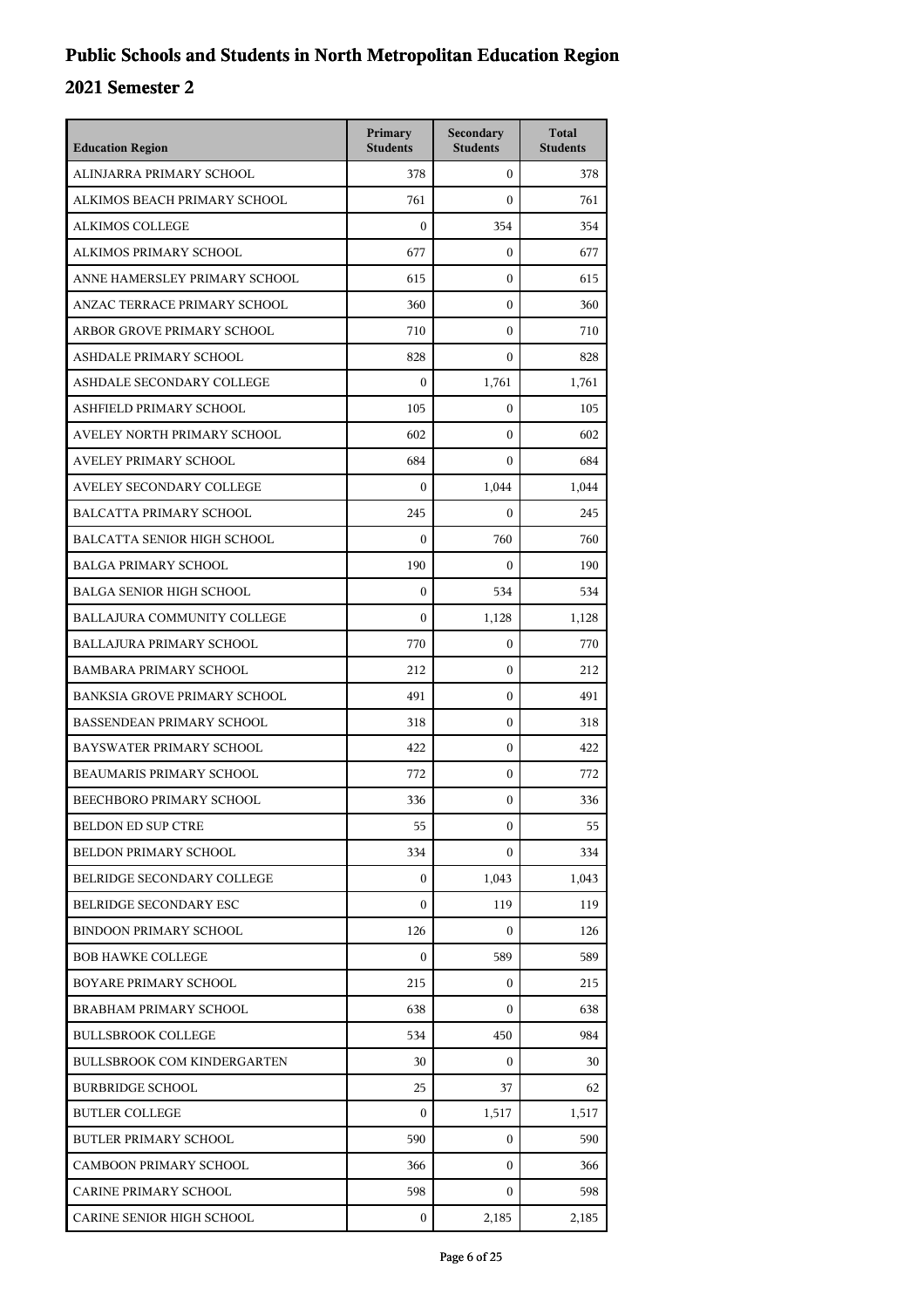| <b>Education Region</b>                | Primary<br><b>Students</b> | Secondary<br><b>Students</b> | <b>Total</b><br><b>Students</b> |
|----------------------------------------|----------------------------|------------------------------|---------------------------------|
| CARNABY RISE PRIMARY SCHOOL            | 692                        | $\mathbf{0}$                 | 692                             |
| CARRAMAR PRIMARY SCHOOL                | 683                        | $\mathbf{0}$                 | 683                             |
| CAVERSHAM PRIMARY SCHOOL               | 499                        | $\mathbf{0}$                 | 499                             |
| CAVERSHAM VALLEY PRIMARY SCHOOL        | 501                        | $\mathbf{0}$                 | 501                             |
| CHIDLOW PRIMARY SCHOOL                 | 125                        | $\theta$                     | 125                             |
| CHRISTMAS ISLAND DIST HIGH SCH         | 150                        | 91                           | 241                             |
| CHURCHLANDS PRIMARY SCHOOL             | 499                        | $\mathbf{0}$                 | 499                             |
| CHURCHLANDS SENIOR HIGH SCHOOL         | $\overline{0}$             | 2,726                        | 2,726                           |
| CITY BEACH PRIMARY SCHOOL              | 218                        | $\mathbf{0}$                 | 218                             |
| <b>CLARKSON COMMUNITY HIGH SCHOOL</b>  | $\boldsymbol{0}$           | 322                          | 322                             |
| <b>CLARKSON PRIMARY SCHOOL</b>         | 313                        | $\mathbf{0}$                 | 313                             |
| <b>CLAYTON VIEW PRIMARY SCHOOL</b>     | 150                        | $\mathbf{0}$                 | 150                             |
| COCOS ISLANDS DISTRICT HIGH SCH        | 81                         | 23                           | 104                             |
| CONNOLLY PRIMARY SCHOOL                | 394                        | $\mathbf{0}$                 | 394                             |
| COOLBINIA PRIMARY SCHOOL               | 412                        | $\mathbf{0}$                 | 412                             |
| COTTESLOE PRIMARY SCHOOL               | 348                        | $\mathbf{0}$                 | 348                             |
| <b>CRAIGIE HEIGHTS PRIMARY SCHOOL</b>  | 403                        | $\mathbf{0}$                 | 403                             |
| <b>CREANEY ED SUP CTRE</b>             | 56                         | $\mathbf{0}$                 | 56                              |
| <b>CREANEY PRIMARY SCHOOL</b>          | 364                        | $\mathbf{0}$                 | 364                             |
| <b>CURRAMBINE PRIMARY SCHOOL</b>       | 792                        | $\mathbf{0}$                 | 792                             |
| <b>CYRIL JACKSON SENIOR CAMPUS</b>     | $\overline{0}$             | 285                          | 285                             |
| <b>CYRIL JACKSON SR CAMPUS ES CTRE</b> | $\overline{0}$             | 48                           | 48                              |
| DALKEITH PRIMARY SCHOOL                | 329                        | $\mathbf{0}$                 | 329                             |
| DALMAIN PRIMARY SCHOOL                 | 275                        | $\mathbf{0}$                 | 275                             |
| DARLINGTON PRIMARY SCHOOL              | 375                        | $\mathbf{0}$                 | 375                             |
| DAVALLIA PRIMARY SCHOOL                | 568                        | 0                            | 568                             |
| DEANMORE PRIMARY SCHOOL                | 523                        | 0                            | 523                             |
| DIANELLA HEIGHTS PRIMARY SCHOOL        | 468                        | $\mathbf{0}$                 | 468                             |
| DIANELLA PRIMARY COLLEGE               | 374                        | 0                            | 374                             |
| DIANELLA SECONDARY COLLEGE             | $\mathbf{0}$               | 558                          | 558                             |
| DIANELLA SECONDARY COLLEGE ESC         | $\mathbf{0}$               | 109                          | 109                             |
| DOUBLEVIEW PRIMARY SCHOOL              | 483                        | 0                            | 483                             |
| DRYANDRA PRIMARY SCHOOL                | 222                        | $\mathbf{0}$                 | 222                             |
| DUNCRAIG PRIMARY SCHOOL                | 436                        | 0                            | 436                             |
| DUNCRAIG SENIOR HIGH SCHOOL            | $\mathbf{0}$               | 1,697                        | 1,697                           |
| DURHAM ROAD SCHOOL                     | 143                        | 86                           | 229                             |
| EAST BEECHBORO PRIMARY SCHOOL          | 433                        | $\mathbf{0}$                 | 433                             |
| EAST BUTLER PRIMARY SCHOOL             | 452                        | $\mathbf{0}$                 | 452                             |
| EAST HAMERSLEY PRIMARY SCHOOL          | 239                        | 0                            | 239                             |
| EAST WANNEROO PRIMARY SCHOOL           | 381                        | 0                            | 381                             |
| EASTERN HILLS SNR HIGH SCHOOL          | 0                          | 954                          | 954                             |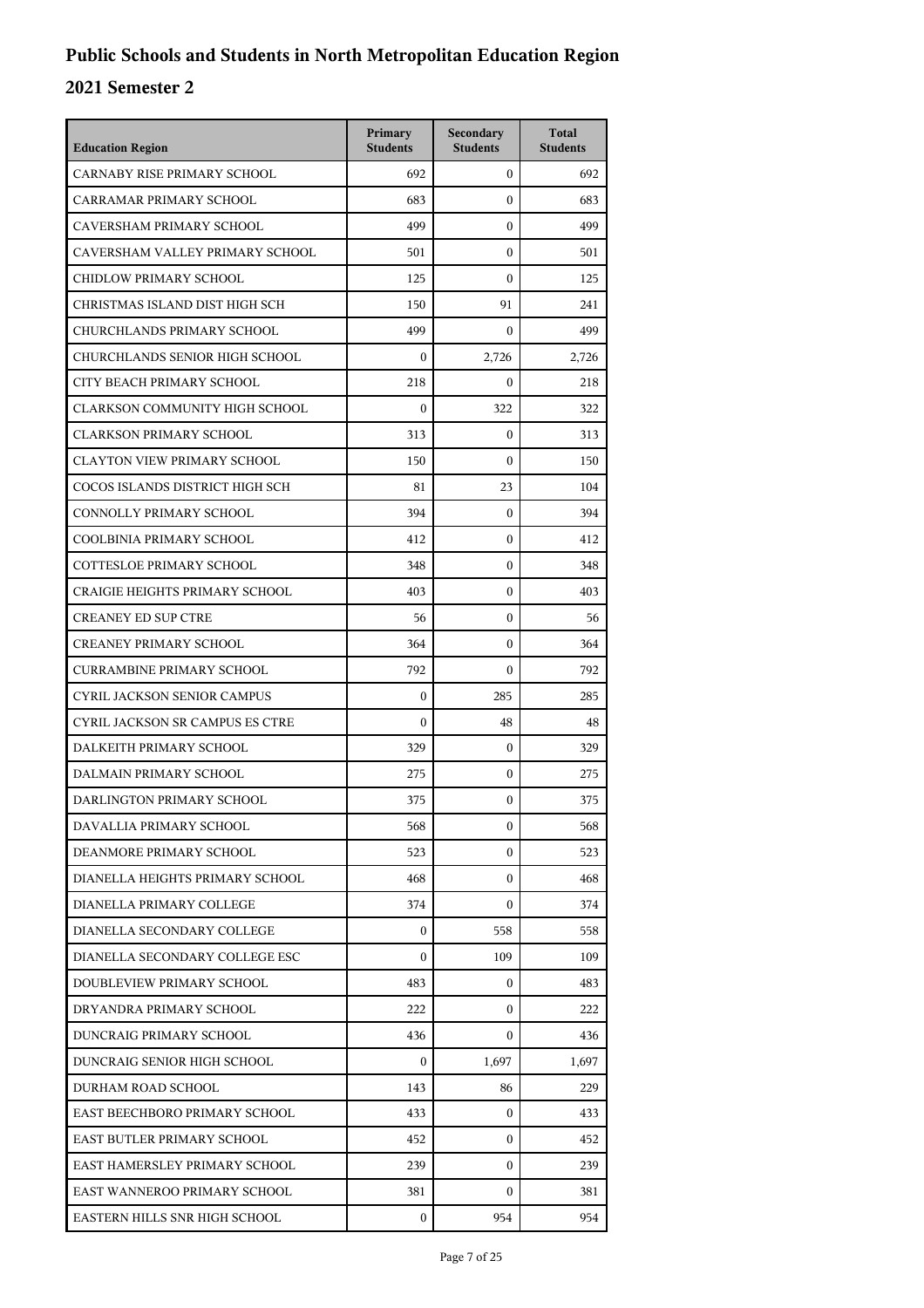| <b>Education Region</b>              | Primary<br><b>Students</b> | Secondary<br><b>Students</b> | <b>Total</b><br><b>Students</b> |
|--------------------------------------|----------------------------|------------------------------|---------------------------------|
| EDDYSTONE PRIMARY SCHOOL             | 217                        | $\mathbf{0}$                 | 217                             |
| EDEN HILL PRIMARY SCHOOL             | 492                        | $\mathbf{0}$                 | 492                             |
| EDGEWATER PRIMARY SCHOOL             | 419                        | $\mathbf{0}$                 | 419                             |
| ELLEN STIRLING PRIMARY SCHOOL        | 752                        | $\mathbf{0}$                 | 752                             |
| ELLENBROOK PRIMARY SCHOOL            | 470                        | $\Omega$                     | 470                             |
| ELLENBROOK SECONDARY COLLEGE         | $\mathbf{0}$               | 1,339                        | 1,339                           |
| <b>EMBLETON PRIMARY SCHOOL</b>       | 180                        | $\mathbf{0}$                 | 180                             |
| FLOREAT PARK PRIMARY SCHOOL          | 612                        | $\mathbf{0}$                 | 612                             |
| FRESHWATER BAY PRIMARY SCHOOL        | 458                        | $\mathbf{0}$                 | 458                             |
| <b>GIDGEGANNUP PRIMARY SCHOOL</b>    | 200                        | $\mathbf{0}$                 | 200                             |
| GINGIN DISTRICT HIGH SCHOOL          | 192                        | 62                           | 254                             |
| <b>GIRRAWHEEN SENIOR HIGH SCHOOL</b> | $\mathbf{0}$               | 442                          | 442                             |
| <b>GLADYS NEWTON SCHOOL</b>          | 52                         | 49                           | 101                             |
| <b>GLEN FORREST COM KINDERGARTEN</b> | 12                         | $\mathbf{0}$                 | 12                              |
| <b>GLEN FORREST PRIMARY SCHOOL</b>   | 232                        | $\mathbf{0}$                 | 232                             |
| <b>GLENDALE PRIMARY SCHOOL</b>       | 310                        | $\mathbf{0}$                 | 310                             |
| <b>GLENGARRY PRIMARY SCHOOL</b>      | 419                        | $\mathbf{0}$                 | 419                             |
| <b>GOOLLELAL PRIMARY SCHOOL</b>      | 252                        | $\mathbf{0}$                 | 252                             |
| GOVERNOR STIRLING SNR HIGH SCH       | $\mathbf{0}$               | 913                          | 913                             |
| <b>GRANDIS PRIMARY SCHOOL</b>        | 465                        | $\mathbf{0}$                 | 465                             |
| <b>GREENMOUNT PRIMARY SCHOOL</b>     | 381                        | $\mathbf{0}$                 | 381                             |
| <b>GREENWOOD COLLEGE</b>             | $\mathbf{0}$               | 1,024                        | 1,024                           |
| <b>GREENWOOD PRIMARY SCHOOL</b>      | 375                        | $\mathbf{0}$                 | 375                             |
| <b>GUILDFORD PRIMARY SCHOOL</b>      | 295                        | $\mathbf{0}$                 | 295                             |
| <b>HALIDON PRIMARY SCHOOL</b>        | 226                        | $\mathbf{0}$                 | 226                             |
| HAMPTON PARK PRIMARY SCHOOL          | 377                        | 0                            | 377                             |
| HAMPTON SENIOR HIGH SCHOOL           | $\mathbf{0}$               | 848                          | 848                             |
| HAWKER PARK PRIMARY SCHOOL           | 232                        | $\mathbf{0}$                 | 232                             |
| HEATHRIDGE PRIMARY SCHOOL            | 219                        | $\mathbf{0}$                 | 219                             |
| HELENA VALLEY PRIMARY SCHOOL         | 313                        | $\overline{0}$               | 313                             |
| HERNE HILL PRIMARY SCHOOL            | 200                        | $\mathbf{0}$                 | 200                             |
| HIGHGATE PRIMARY SCHOOL              | 820                        | $\mathbf{0}$                 | 820                             |
| HILLARYS COM KINDERGARTEN            | 23                         | $\mathbf{0}$                 | 23                              |
| HILLARYS PRIMARY SCHOOL              | 579                        | $\mathbf{0}$                 | 579                             |
| HILLCREST PRIMARY SCHOOL             | 464                        | $\mathbf{0}$                 | 464                             |
| HOCKING PRIMARY SCHOOL               | 624                        | $\mathbf{0}$                 | 624                             |
| HOLLYWOOD PRIMARY SCHOOL             | 341                        | $\mathbf{0}$                 | 341                             |
| HUDSON PARK PRIMARY SCHOOL           | 207                        | $\mathbf{0}$                 | 207                             |
| ILLAWARRA PRIMARY SCHOOL             | 362                        | $\mathbf{0}$                 | 362                             |
| INGLEWOOD PRIMARY SCHOOL             | 607                        | $\mathbf{0}$                 | 607                             |
| JOHN BUTLER PRIMARY COLLEGE          | 389                        | $\mathbf{0}$                 | 389                             |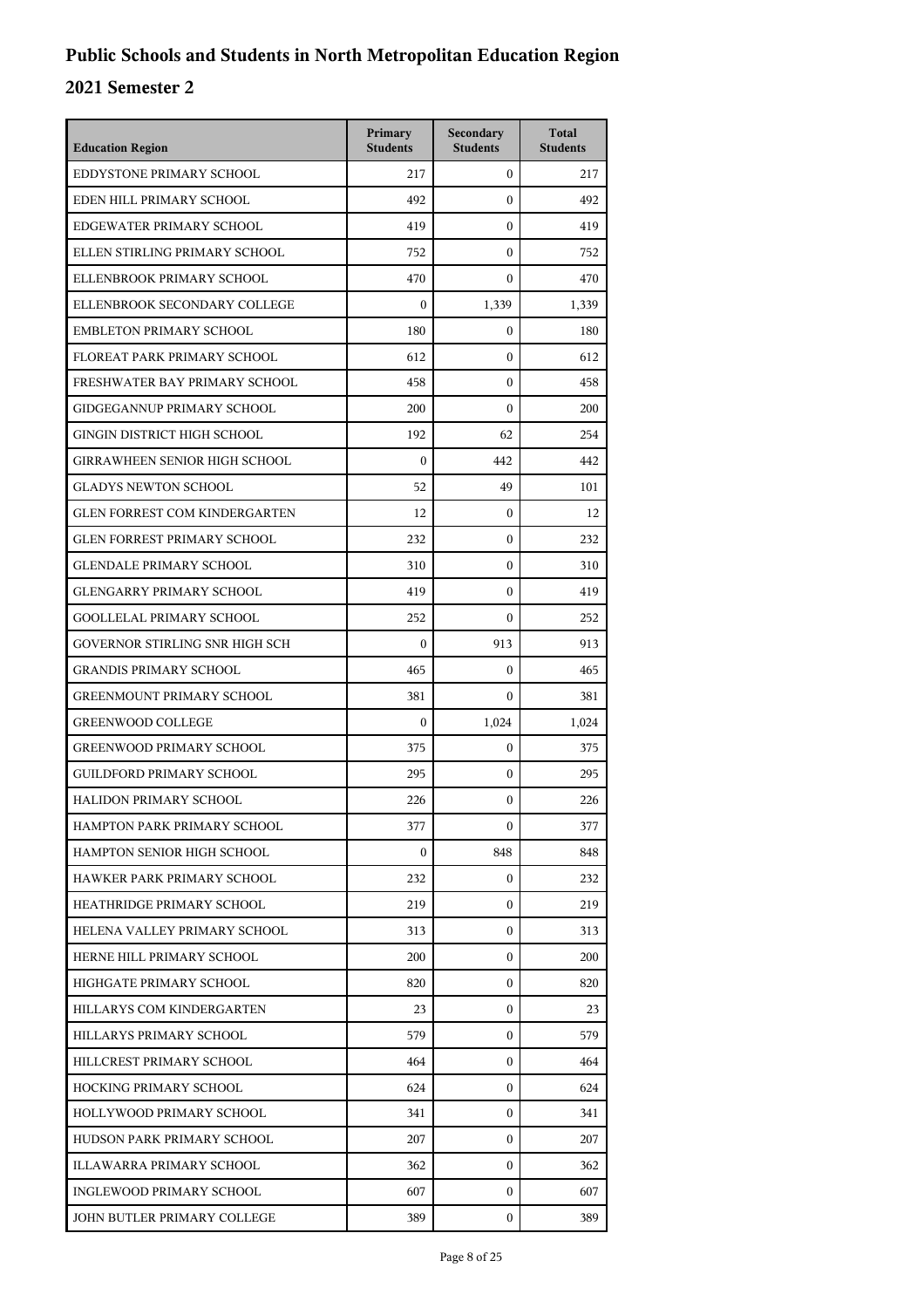| <b>Education Region</b>         | Primary<br><b>Students</b> | Secondary<br><b>Students</b> | <b>Total</b><br><b>Students</b> |
|---------------------------------|----------------------------|------------------------------|---------------------------------|
| JOHN FORREST SECONDARY COLLEGE  | $\mathbf{0}$               | 1,095                        | 1,095                           |
| <b>JOLIMONT PRIMARY SCHOOL</b>  | 353                        | $\mathbf{0}$                 | 353                             |
| <b>JOONDALUP ED SUP CTRE</b>    | 106                        | $\mathbf{0}$                 | 106                             |
| JOONDALUP PRIMARY SCHOOL        | 436                        | $\mathbf{0}$                 | 436                             |
| JOSEPH BANKS SECONDARY COLLEGE  | $\mathbf{0}$               | 1,482                        | 1,482                           |
| KAPINARA PRIMARY SCHOOL         | 403                        | $\mathbf{0}$                 | 403                             |
| KARRINYUP PRIMARY SCHOOL        | 508                        | $\mathbf{0}$                 | 508                             |
| <b>KIARA COLLEGE</b>            | $\mathbf{0}$               | 541                          | 541                             |
| <b>KINROSS COLLEGE</b>          | $\mathbf{0}$               | 715                          | 715                             |
| KINROSS PRIMARY SCHOOL          | 682                        | $\mathbf{0}$                 | 682                             |
| KOONDOOLA PRIMARY SCHOOL        | 259                        | $\mathbf{0}$                 | 259                             |
| KYILLA PRIMARY SCHOOL           | 360                        | $\mathbf{0}$                 | 360                             |
| LAKE GWELUP PRIMARY SCHOOL      | 542                        | $\mathbf{0}$                 | 542                             |
| LAKE MONGER PRIMARY SCHOOL      | 286                        | $\mathbf{0}$                 | 286                             |
| <b>LANCELIN PRIMARY SCHOOL</b>  | 68                         | $\mathbf{0}$                 | 68                              |
| LANDSDALE PRIMARY SCHOOL        | 790                        | $\mathbf{0}$                 | 790                             |
| LOCKRIDGE PRIMARY SCHOOL        | 241                        | $\mathbf{0}$                 | 241                             |
| MADELEY PRIMARY SCHOOL          | 510                        | $\mathbf{0}$                 | 510                             |
| MALVERN SPRINGS PRIMARY SCHOOL  | 829                        | $\mathbf{0}$                 | 829                             |
| MARANGAROO PRIMARY SCHOOL       | 217                        | $\mathbf{0}$                 | 217                             |
| <b>MARMION PRIMARY SCHOOL</b>   | 426                        | $\mathbf{0}$                 | 426                             |
| MAYLANDS PENINSULA PRIMARY SCH  | 649                        | $\mathbf{0}$                 | 649                             |
| MERRIWA ED SUP CTRE             | 68                         | $\mathbf{0}$                 | 68                              |
| MERRIWA PRIMARY SCHOOL          | 381                        | $\mathbf{0}$                 | 381                             |
| MIDDLE SWAN PRIMARY SCHOOL      | 454                        | $\mathbf{0}$                 | 454                             |
| MIDVALE PRIMARY SCHOOL          | 314                        | 0                            | 314                             |
| MINDARIE PRIMARY SCHOOL         | 775                        | $\mathbf{0}$                 | 775                             |
| MINDARIE SENIOR COLLEGE         | $\mathbf{0}$               | 761                          | 761                             |
| MOORDITJ NOONGAR COM COLLEGE    | 122                        | $\mathbf{0}$                 | 122                             |
| MORLEY PRIMARY SCHOOL           | 173                        | $\Omega$                     | 173                             |
| MORLEY SENIOR HIGH SCHOOL       | $\mathbf{0}$               | 1,029                        | 1,029                           |
| MOSMAN PARK PRIMARY SCHOOL      | 447                        | $\mathbf{0}$                 | 447                             |
| MOSMAN PARK SCHOOL FOR DEAF CHN | 29                         | $\mathbf{0}$                 | 29                              |
| MOUNT CLAREMONT PRIMARY SCHOOL  | 274                        | 0                            | 274                             |
| MOUNT HAWTHORN ED SUP CTRE      | 25                         | $\mathbf{0}$                 | 25                              |
| MOUNT HAWTHORN PRIMARY SCHOOL   | 915                        | $\mathbf{0}$                 | 915                             |
| MOUNT HELENA COM KINDERGARTEN   | 9                          | $\mathbf{0}$                 | 9                               |
| MOUNT HELENA PRIMARY SCHOOL     | 170                        | $\mathbf{0}$                 | 170                             |
| MOUNT LAWLEY PRIMARY SCHOOL     | 539                        | $\mathbf{0}$                 | 539                             |
| MOUNT LAWLEY SENIOR HIGH SCHOOL | $\mathbf{0}$               | 1,919                        | 1,919                           |
| MULLALOO BEACH PRIMARY SCHOOL   | 275                        | $\mathbf{0}$                 | 275                             |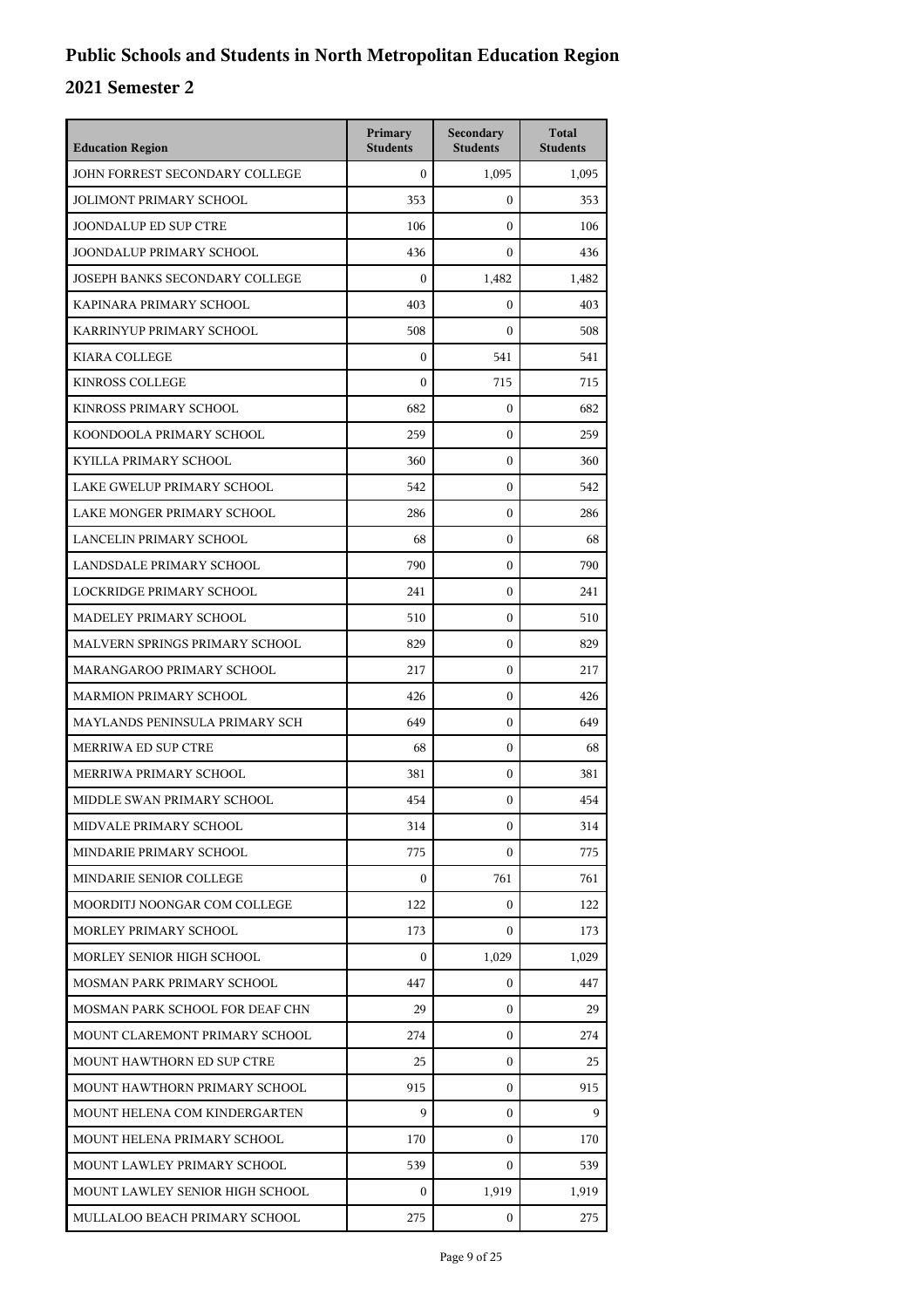| <b>Education Region</b>            | Primary<br><b>Students</b> | Secondary<br><b>Students</b> | <b>Total</b><br><b>Students</b> |
|------------------------------------|----------------------------|------------------------------|---------------------------------|
| MULLALOO COM KINDERGARTEN          | 40                         | $\overline{0}$               | 40                              |
| MULLALOO HEIGHTS PRIMARY SCHOOL    | 253                        | $\Omega$                     | 253                             |
| MUNDARING PRIMARY SCHOOL           | 317                        | $\mathbf{0}$                 | 317                             |
| NEDLANDS PRIMARY SCHOOL            | 495                        | $\mathbf{0}$                 | 495                             |
| NEWBOROUGH PRIMARY SCHOOL          | 370                        | $\mathbf{0}$                 | 370                             |
| NOLLAMARA PRIMARY SCHOOL           | 262                        | $\mathbf{0}$                 | 262                             |
| NORANDA PRIMARY SCHOOL             | 361                        | $\mathbf{0}$                 | 361                             |
| NORTH BALGA PRIMARY SCHOOL         | 250                        | $\mathbf{0}$                 | 250                             |
| NORTH BEACH PRIMARY SCHOOL         | 390                        | $\mathbf{0}$                 | 390                             |
| NORTH COTTESLOE PRIMARY SCHOOL     | 396                        | $\mathbf{0}$                 | 396                             |
| NORTH EAST METRO LANG DEV CTR      | 301                        | $\mathbf{0}$                 | 301                             |
| NORTH MORLEY PRIMARY SCHOOL        | 156                        | $\mathbf{0}$                 | 156                             |
| NORTH PERTH PRIMARY SCHOOL         | 409                        | $\mathbf{0}$                 | 409                             |
| NORTH WOODVALE PRIMARY SCHOOL      | 383                        | $\mathbf{0}$                 | 383                             |
| OCEAN REEF PRIMARY SCHOOL          | 210                        | $\Omega$                     | 210                             |
| OCEAN REEF SENIOR HIGH SCHOOL      | $\mathbf{0}$               | 1,282                        | 1,282                           |
| OSBORNE PRIMARY SCHOOL             | 267                        | $\mathbf{0}$                 | 267                             |
| PADBURY COM KINDERGARTEN           | 27                         | $\mathbf{0}$                 | 27                              |
| PADBURY PRIMARY SCHOOL             | 98                         | $\mathbf{0}$                 | 98                              |
| PARKERVILLE PRIMARY SCHOOL         | 281                        | $\mathbf{0}$                 | 281                             |
| PEARSALL PRIMARY SCHOOL            | 567                        | $\mathbf{0}$                 | 567                             |
| PERTH MODERN SCHOOL                | $\mathbf{0}$               | 1,440                        | 1,440                           |
| POSEIDON PRIMARY SCHOOL            | 245                        | $\mathbf{0}$                 | 245                             |
| POYNTER PRIMARY SCHOOL             | 477                        | $\mathbf{0}$                 | 477                             |
| <b>OUINNS BEACH PRIMARY SCHOOL</b> | 424                        | $\mathbf{0}$                 | 424                             |
| <b>OUINNS ROCKS PRIMARY SCHOOL</b> | 386                        | 0                            | 386                             |
| RAWLINSON PRIMARY SCHOOL           | 403                        | $\Omega$                     | 403                             |
| ROSALIE PRIMARY SCHOOL             | 571                        | $\mathbf{0}$                 | 571                             |
| ROSEWORTH ED SUP CTRE              | 48                         | $\mathbf{0}$                 | 48                              |
| ROSEWORTH PRIMARY SCHOOL           | 309                        | $\mathbf{0}$                 | 309                             |
| SAWYERS VALLEY PRIMARY SCHOOL      | 189                        | 0                            | 189                             |
| <b>SCARBOROUGH PRIMARY SCHOOL</b>  | 241                        | $\Omega$                     | 241                             |
| SCHOOL OF ISOLATED AND DISTANCE    | 83                         | 297                          | 380                             |
| <b>SEAVIEW COM KINDERGARTEN</b>    | 31                         | $\mathbf{0}$                 | 31                              |
| <b>SHENTON COLLEGE</b>             | $\mathbf{0}$               | 2,582                        | 2,582                           |
| SHENTON COLLEGE DEAF ED CTRE       | $\Omega$                   | 40                           | 40                              |
| SIR DAVID BRAND SCHOOL             | 27                         | 28                           | 55                              |
| SOMERLY PRIMARY SCHOOL             | 482                        | 0                            | 482                             |
| SORRENTO PRIMARY SCHOOL            | 463                        | 0                            | 463                             |
| SOUTH BALLAJURA ED SUP CTRE        | 66                         | $\mathbf{0}$                 | 66                              |
| SOUTH BALLAJURA PRIMARY SCHOOL     | 411                        | $\mathbf{0}$                 | 411                             |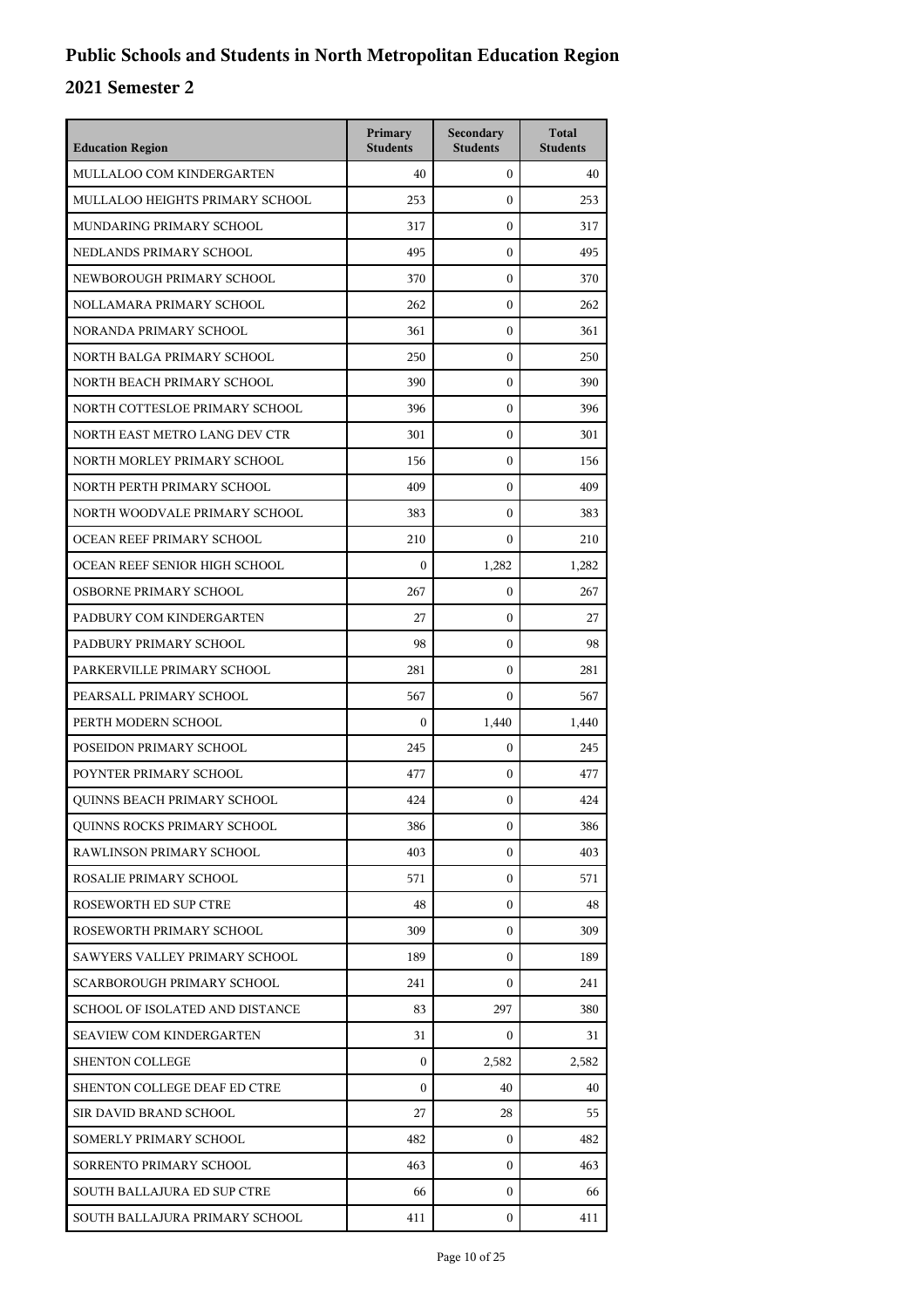| <b>Education Region</b>               | Primary<br><b>Students</b> | Secondary<br><b>Students</b> | <b>Total</b><br><b>Students</b> |
|---------------------------------------|----------------------------|------------------------------|---------------------------------|
| SOUTH PADBURY PRIMARY SCHOOL          | 393                        | $\mathbf{0}$                 | 393                             |
| SPRING HILL PRIMARY SCHOOL            | 791                        | $\mathbf{0}$                 | 791                             |
| SPRINGFIELD PRIMARY SCHOOL            | 255                        | $\mathbf{0}$                 | 255                             |
| <b>SSEN: BEHAVIOUR AND ENGAGEMENT</b> | $\boldsymbol{0}$           | 18                           | 18                              |
| <b>SSEN: SENSORY</b>                  | 127                        | $\mathbf{0}$                 | 127                             |
| SUBIACO PRIMARY SCHOOL                | 717                        | $\mathbf{0}$                 | 717                             |
| SUTHERLAND DIANELLA PRIMARY SCH       | 365                        | $\mathbf{0}$                 | 365                             |
| <b>SWAN VIEW PRIMARY SCHOOL</b>       | 267                        | $\mathbf{0}$                 | 267                             |
| SWAN VIEW SENIOR HIGH SCHOOL          | $\boldsymbol{0}$           | 564                          | 564                             |
| SWANBOURNE PRIMARY SCHOOL             | 458                        | $\mathbf{0}$                 | 458                             |
| TAKARI PRIMARY SCHOOL                 | 180                        | $\mathbf{0}$                 | 180                             |
| <b>TAPPING PRIMARY SCHOOL</b>         | 637                        | $\mathbf{0}$                 | 637                             |
| TUART HILL COM KINDERGARTEN           | 20                         | $\mathbf{0}$                 | 20                              |
| TUART HILL PRIMARY SCHOOL             | 473                        | $\boldsymbol{0}$             | 473                             |
| TWO ROCKS PRIMARY SCHOOL              | 443                        | $\boldsymbol{0}$             | 443                             |
| UPPER SWAN PRIMARY SCHOOL             | 422                        | $\mathbf{0}$                 | 422                             |
| WADDINGTON PRIMARY SCHOOL             | 80                         | $\mathbf{0}$                 | 80                              |
| WANNEROO PRIMARY SCHOOL               | 456                        | $\boldsymbol{0}$             | 456                             |
| WANNEROO SECONDARY COLLEGE            | $\boldsymbol{0}$           | 1,259                        | 1,259                           |
| WARRIAPENDI PRIMARY SCHOOL            | 243                        | $\mathbf{0}$                 | 243                             |
| WARWICK SENIOR HIGH SCHOOL            | $\boldsymbol{0}$           | 743                          | 743                             |
| WELD SQUARE PRIMARY SCHOOL            | 144                        | $\boldsymbol{0}$             | 144                             |
| WEMBLEY DOWNS PRIMARY SCHOOL          | 417                        | $\boldsymbol{0}$             | 417                             |
| WEMBLEY PRIMARY SCHOOL                | 831                        | $\boldsymbol{0}$             | 831                             |
| WEST BALCATTA PRIMARY SCHOOL          | 522                        | $\boldsymbol{0}$             | 522                             |
| WEST BEECHBORO PRIMARY SCHOOL         | 490                        | $\boldsymbol{0}$             | 490                             |
| WEST COAST LANGUAGE DEVELOPMENT       | 311                        | $\mathbf{0}$                 | 311                             |
| WEST COAST SEC ED SUP CTRE            | $\boldsymbol{0}$           | 87                           | 87                              |
| WEST GREENWOOD PRIMARY SCHOOL         | 457                        | 0                            | 457                             |
| WEST LEEDERVILLE PRIMARY SCHOOL       | 569                        | $\mathbf{0}$                 | 569                             |
| WEST MORLEY PRIMARY SCHOOL            | 298                        | $\mathbf{0}$                 | 298                             |
| WESTMINSTER ED SUP CTRE               | 65                         | $\mathbf{0}$                 | 65                              |
| WESTMINSTER PRIMARY SCHOOL            | 368                        | $\mathbf{0}$                 | 368                             |
| WOODBRIDGE PRIMARY SCHOOL             | 383                        | 0                            | 383                             |
| WOODLANDS PRIMARY SCHOOL              | 441                        | $\mathbf{0}$                 | 441                             |
| WOODVALE PRIMARY SCHOOL               | 412                        | 0                            | 412                             |
| WOODVALE SECONDARY COLLEGE            | $\mathbf{0}$               | 1,396                        | 1,396                           |
| WOOROLOO PRIMARY SCHOOL               | 56                         | $\mathbf{0}$                 | 56                              |
| YANCHEP BEACH PRIMARY SCHOOL          | 662                        | 0                            | 662                             |
| YANCHEP LAGOON PRIMARY SCHOOL         | 352                        | $\mathbf{0}$                 | 352                             |
| YANCHEP RISE PRIMARY SCHOOL           | 180                        | 0                            | 180                             |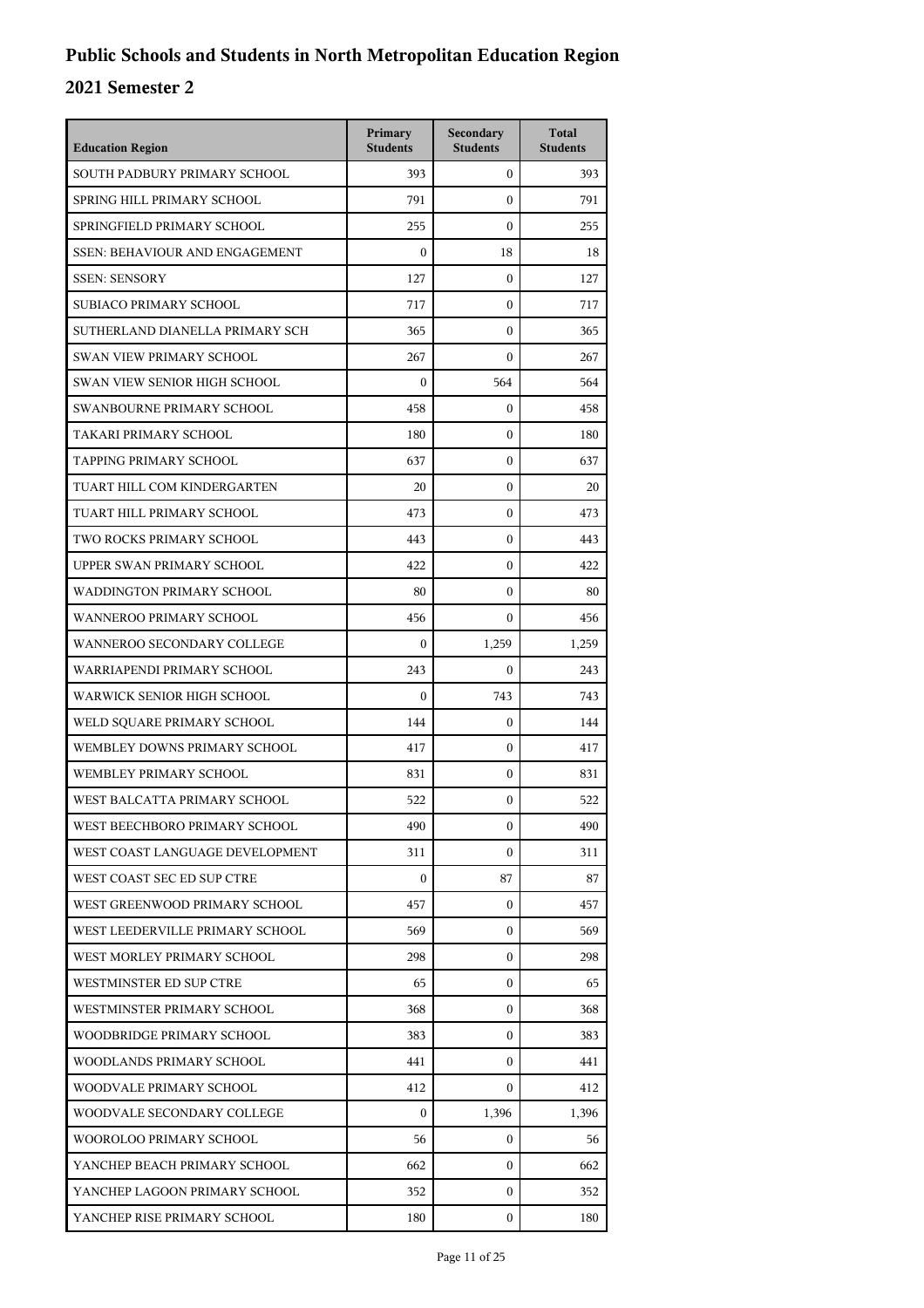| <b>Education Region</b>   | Primary<br><b>Students</b> | Secondary<br><b>Students</b> | <b>Total</b><br><b>Students</b> |
|---------------------------|----------------------------|------------------------------|---------------------------------|
| YANCHEP SECONDARY COLLEGE |                            | 757                          | 757                             |
| YOKINE PRIMARY SCHOOL     | 337                        |                              | 337                             |
| YULUMA PRIMARY SCHOOL     | 270                        |                              | 270                             |
| TOTAL                     | 75,352                     | 41,132                       | 116,484                         |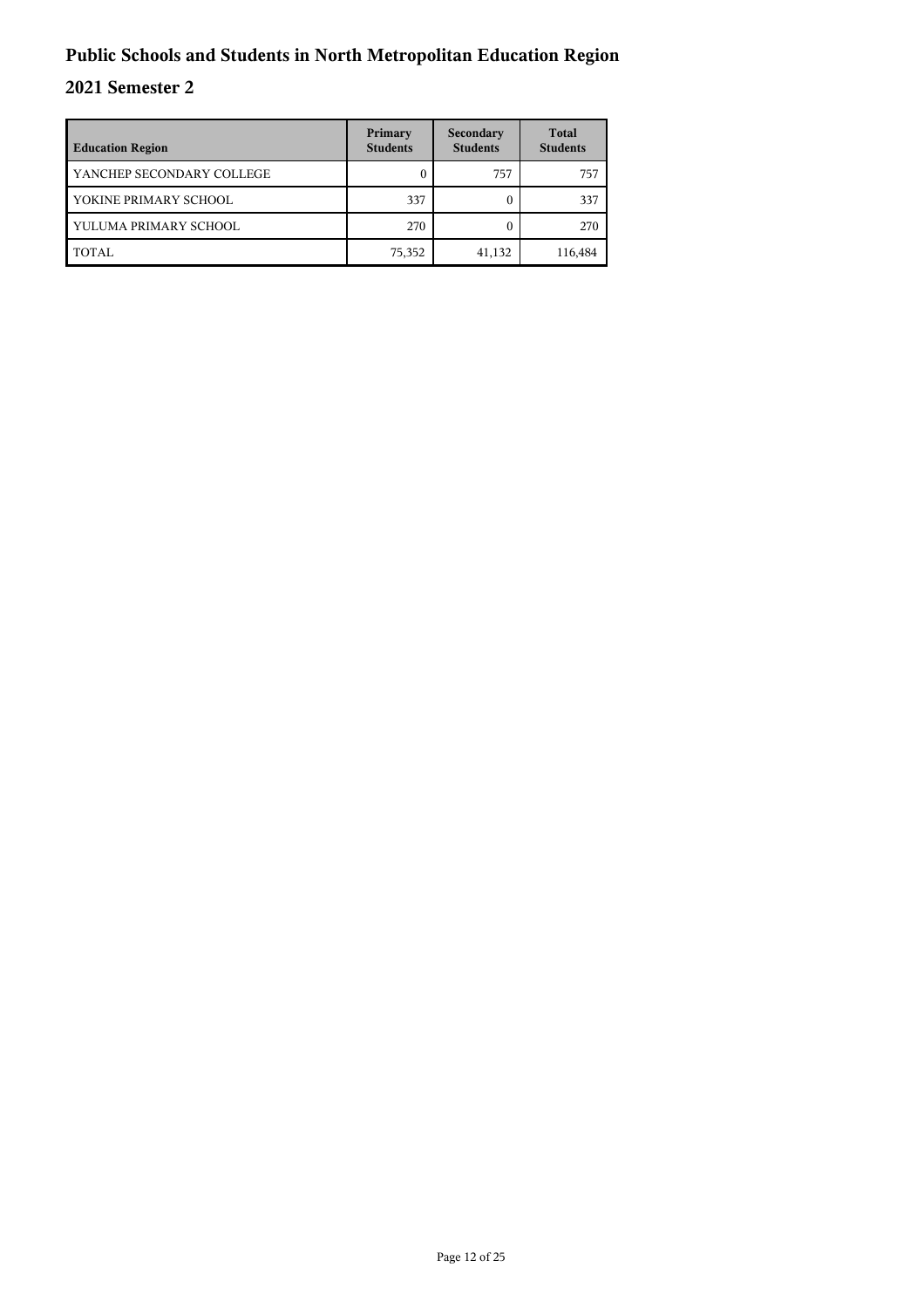## **Public Schools and Students in Pilbara Education Region**

| <b>Education Region</b>        | Primary<br><b>Students</b> | Secondary<br><b>Students</b> | <b>Total</b><br><b>Students</b> |
|--------------------------------|----------------------------|------------------------------|---------------------------------|
| <b>BALER PRIMARY SCHOOL</b>    | 549                        | $\boldsymbol{0}$             | 549                             |
| BAYNTON WEST PRIMARY SCHOOL    | 791                        | $\mathbf{0}$                 | 791                             |
| <b>CASSIA ED SUP CTRE</b>      | 22                         | $\mathbf{0}$                 | 22                              |
| <b>CASSIA PRIMARY SCHOOL</b>   | 582                        | $\theta$                     | 582                             |
| DAMPIER PRIMARY SCHOOL         | 190                        | $\Omega$                     | 190                             |
| HEDLAND SENIOR HIGH SCHOOL     | $\mathbf{0}$               | 964                          | 964                             |
| JIGALONG REM COM SCHOOL        | 54                         | 16                           | 70                              |
| KARRATHA PRIMARY SCHOOL        | 289                        | $\mathbf{0}$                 | 289                             |
| KARRATHA SENIOR HIGH SCHOOL    | $\mathbf{0}$               | 1,230                        | 1,230                           |
| MARBLE BAR PRIMARY SCHOOL      | 14                         | 10                           | 24                              |
| MILLARS WELL PRIMARY SCHOOL    | 286                        | $\mathbf{0}$                 | 286                             |
| NEWMAN PRIMARY SCHOOL          | 286                        | $\mathbf{0}$                 | 286                             |
| NEWMAN SENIOR HIGH SCHOOL      | $\mathbf{0}$               | 311                          | 311                             |
| NORTH TOM PRICE PRIMARY SCHOOL | 296                        | $\theta$                     | 296                             |
| NULLAGINE PRIMARY SCHOOL       | 13                         | 14                           | 27                              |
| <b>ONSLOW PRIMARY SCHOOL</b>   | 107                        | 20                           | 127                             |
| PANNAWONICA PRIMARY SCHOOL     | 134                        | 23                           | 157                             |
| PARABURDOO PRIMARY SCHOOL      | 190                        | $\mathbf{0}$                 | 190                             |
| PEGS CREEK PRIMARY SCHOOL      | 221                        | $\mathbf{0}$                 | 221                             |
| PORT HEDLAND PRIMARY SCHOOL    | 541                        | $\mathbf{0}$                 | 541                             |
| PORT HEDLAND SCHOOL OF THE AIR | 18                         | $\Omega$                     | 18                              |
| ROEBOURNE DISTRICT HIGH SCHOOL | 66                         | 58                           | 124                             |
| SOUTH HEDLAND PRIMARY SCHOOL   | 258                        | $\mathbf{0}$                 | 258                             |
| SOUTH NEWMAN PRIMARY SCHOOL    | 417                        | $\mathbf{0}$                 | 417                             |
| TAMBREY PRIMARY SCHOOL         | 684                        | $\mathbf{0}$                 | 684                             |
| TOM PRICE PRIMARY SCHOOL       | 324                        | $\boldsymbol{0}$             | 324                             |
| TOM PRICE SENIOR HIGH SCHOOL   | $\boldsymbol{0}$           | 299                          | 299                             |
| WICKHAM PRIMARY SCHOOL         | 365                        | $\mathbf{0}$                 | 365                             |
| YANDEYARRA REM COM SCHOOL      | 15                         | $\overline{4}$               | 19                              |
| <b>TOTAL</b>                   | 6,712                      | 2,949                        | 9,661                           |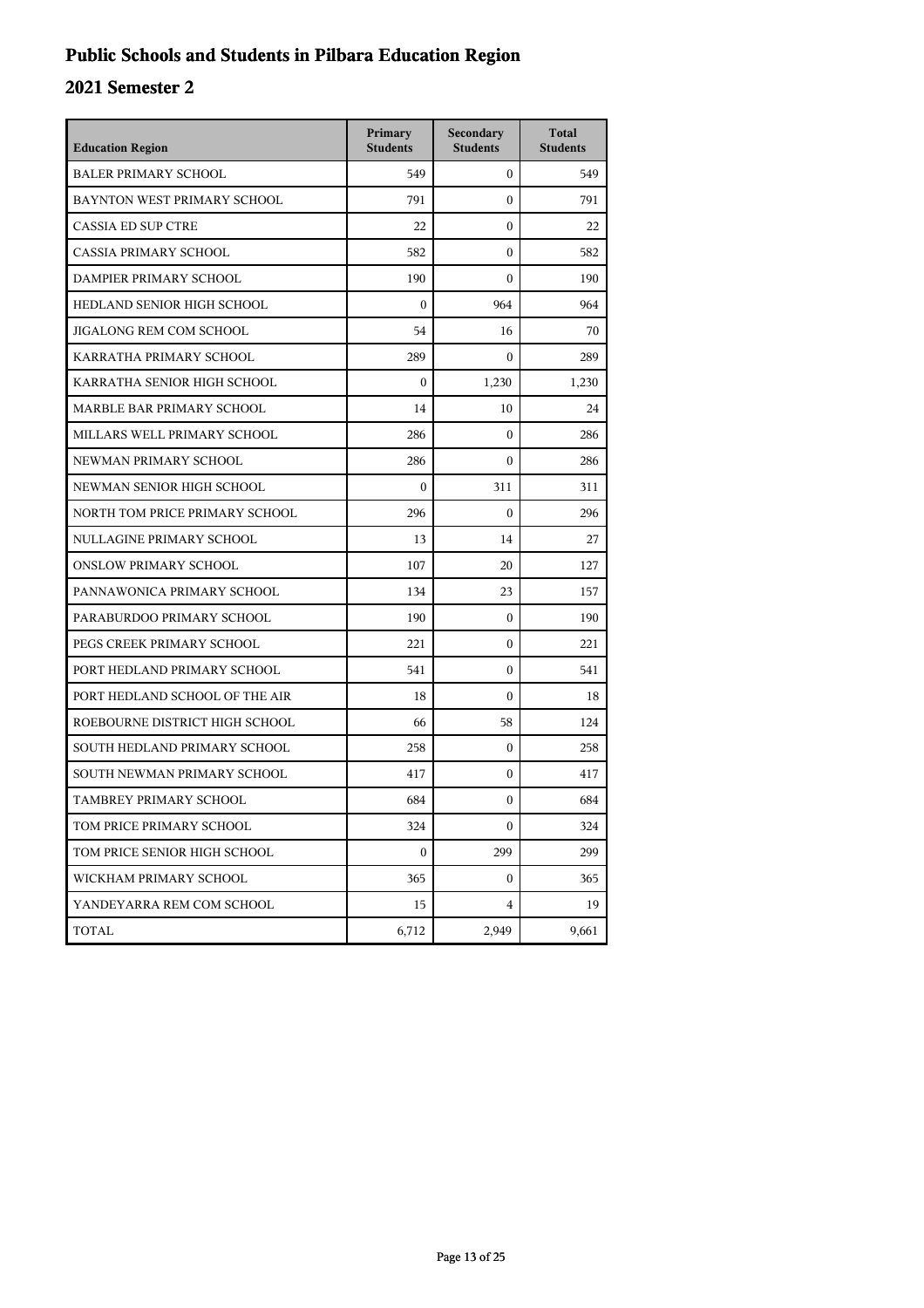| <b>Education Region</b>                | Primary<br><b>Students</b> | Secondary<br><b>Students</b> | <b>Total</b><br><b>Students</b> |
|----------------------------------------|----------------------------|------------------------------|---------------------------------|
| APPLECROSS PRIMARY SCHOOL              | 592                        | $\mathbf{0}$                 | 592                             |
| APPLECROSS SENIOR HIGH SCHOOL          | $\mathbf{0}$               | 1,720                        | 1,720                           |
| ARDROSS PRIMARY SCHOOL                 | 401                        | $\Omega$                     | 401                             |
| <b>ARMADALE ED SUP CTRE</b>            | $\mathbf{0}$               | 76                           | 76                              |
| ARMADALE PRIMARY SCHOOL                | 433                        | $\Omega$                     | 433                             |
| ARMADALE SENIOR HIGH SCHOOL            | $\mathbf{0}$               | 727                          | 727                             |
| ASHBURTON DRIVE PRIMARY SCHOOL         | 447                        | $\mathbf{0}$                 | 447                             |
| ASPIRI PRIMARY SCHOOL                  | 899                        | $\theta$                     | 899                             |
| ATTADALE PRIMARY SCHOOL                | 405                        | $\mathbf{0}$                 | 405                             |
| <b>ATWELL COLLEGE</b>                  | $\boldsymbol{0}$           | 1,360                        | 1,360                           |
| ATWELL PRIMARY SCHOOL                  | 785                        | $\mathbf{0}$                 | 785                             |
| AUBIN GROVE PRIMARY SCHOOL             | 1,042                      | $\mathbf{0}$                 | 1,042                           |
| <b>BALDIVIS GARDENS PRIMARY SCHOOL</b> | 467                        | $\theta$                     | 467                             |
| <b>BALDIVIS PRIMARY SCHOOL</b>         | 568                        | $\mathbf{0}$                 | 568                             |
| <b>BALDIVIS SECONDARY COLLEGE</b>      | $\mathbf{0}$               | 1,557                        | 1,557                           |
| <b>BANKSIA PARK PRIMARY SCHOOL</b>     | 272                        | $\mathbf{0}$                 | 272                             |
| <b>BANNISTER CREEK PRIMARY SCHOOL</b>  | 589                        | $\mathbf{0}$                 | 589                             |
| BATEMAN PRIMARY SCHOOL                 | 379                        | $\mathbf{0}$                 | 379                             |
| BEACONSFIELD PRIMARY SCHOOL            | 474                        | $\mathbf{0}$                 | 474                             |
| BECKENHAM PRIMARY SCHOOL               | 453                        | $\mathbf{0}$                 | 453                             |
| BEELIAR PRIMARY SCHOOL                 | 421                        | $\mathbf{0}$                 | 421                             |
| BEENYUP PRIMARY SCHOOL                 | 230                        | $\mathbf{0}$                 | 230                             |
| BELMAY PRIMARY SCHOOL                  | 211                        | $\theta$                     | 211                             |
| <b>BELMONT CITY COLLEGE</b>            | $\mathbf{0}$               | 940                          | 940                             |
| BELMONT PRIMARY SCHOOL                 | 88                         | $\mathbf{0}$                 | 88                              |
| BENTLEY PRIMARY SCHOOL                 | 213                        | 0                            | 213                             |
| BERTRAM PRIMARY SCHOOL                 | 831                        | $\mathbf{0}$                 | 831                             |
| BIBRA LAKE PRIMARY SCHOOL              | 356                        | $\mathbf{0}$                 | 356                             |
| <b>BICTON PRIMARY SCHOOL</b>           | 483                        | 0                            | 483                             |
| BLETCHLEY PARK PRIMARY SCHOOL          | 882                        | $\mathbf{0}$                 | 882                             |
| <b>BOORAGOON PRIMARY SCHOOL</b>        | 436                        | 0                            | 436                             |
| BRAMFIELD PARK PRIMARY SCHOOL          | 334                        | $\mathbf{0}$                 | 334                             |
| BRENTWOOD PRIMARY SCHOOL               | 348                        | $\mathbf{0}$                 | 348                             |
| BROOKMAN PRIMARY SCHOOL                | 281                        | 0                            | 281                             |
| <b>BULL CREEK PRIMARY SCHOOL</b>       | 413                        | $\mathbf{0}$                 | 413                             |
| <b>BUNGAREE PRIMARY SCHOOL</b>         | 268                        | 0                            | 268                             |
| <b>BURRENDAH PRIMARY SCHOOL</b>        | 677                        | $\Omega$                     | 677                             |
| BYFORD COM KINDERGARTEN                | 19                         | $\mathbf{0}$                 | 19                              |
| BYFORD PRIMARY SCHOOL                  | 353                        | $\mathbf{0}$                 | 353                             |
| BYFORD SECONDARY COLLEGE               | $\mathbf{0}$               | 1,466                        | 1,466                           |
| CALADENIA PRIMARY SCHOOL               | 934                        | 0                            | 934                             |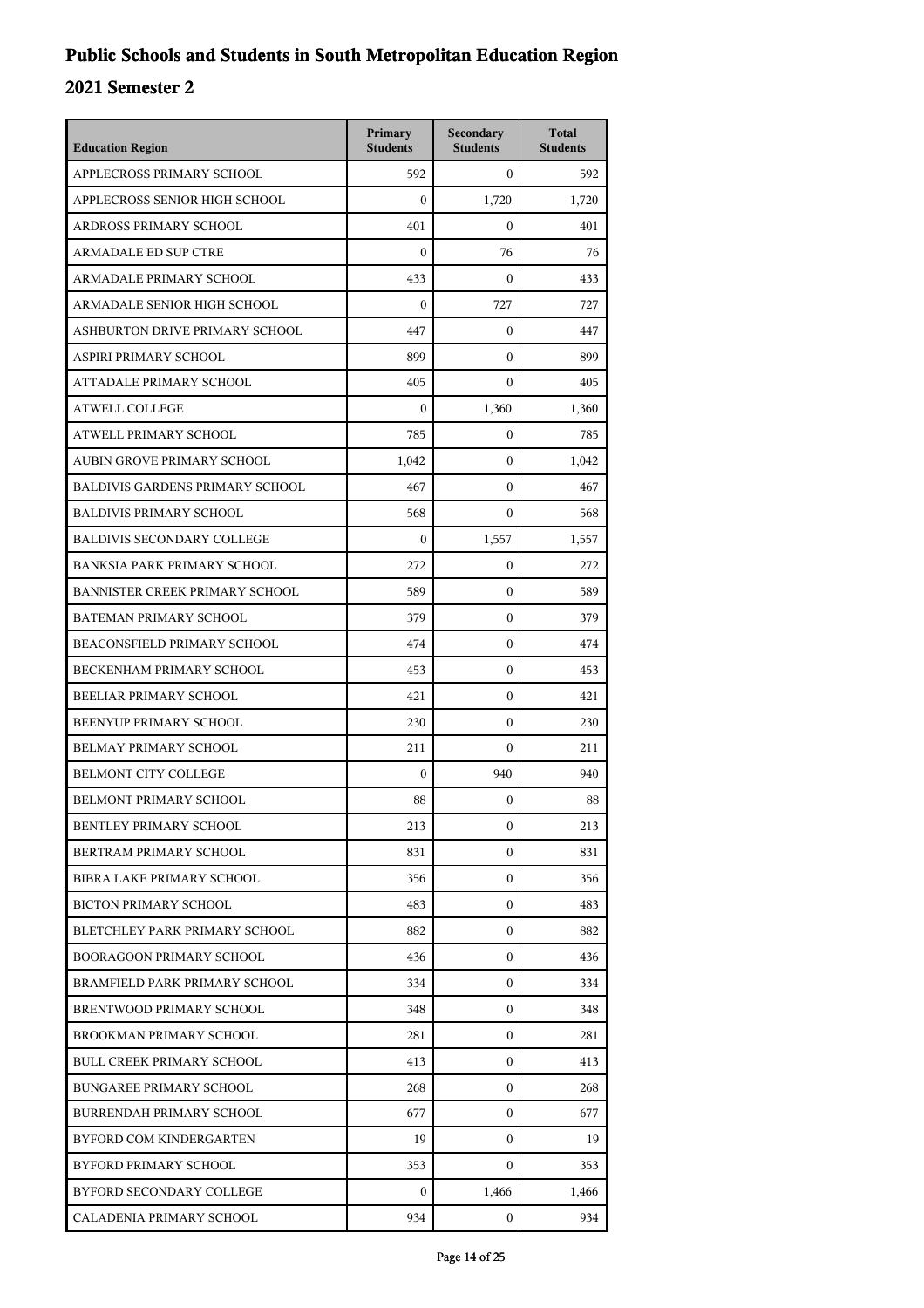| <b>Education Region</b>             | Primary<br><b>Students</b> | Secondary<br><b>Students</b> | <b>Total</b><br><b>Students</b> |
|-------------------------------------|----------------------------|------------------------------|---------------------------------|
| CALISTA PRIMARY SCHOOL              | 477                        | $\mathbf{0}$                 | 477                             |
| CAMPBELL PRIMARY SCHOOL             | 581                        | $\mathbf{0}$                 | 581                             |
| <b>CANNING COLLEGE</b>              | $\overline{0}$             | 225                          | 225                             |
| CANNING VALE COLLEGE                | $\boldsymbol{0}$           | 1,417                        | 1,417                           |
| CANNING VALE ED SUP CTRE            | 46                         | $\mathbf{0}$                 | 46                              |
| CANNING VALE PRIMARY SCHOOL         | 501                        | $\mathbf{0}$                 | 501                             |
| CANNINGTON COM ED SUP CTRE          | $\mathbf{0}$               | 125                          | 125                             |
| CANNINGTON COMMUNITY COLLEGE        | 288                        | 475                          | 763                             |
| CARALEE COMMUNITY SCHOOL            | 352                        | $\boldsymbol{0}$             | 352                             |
| CARCOOLA PRIMARY SCHOOL             | 121                        | $\mathbf{0}$                 | 121                             |
| CARLISLE PRIMARY SCHOOL             | 317                        | $\mathbf{0}$                 | 317                             |
| <b>CARSON STREET SCHOOL</b>         | 70                         | 1                            | 71                              |
| <b>CASTLEREAGH SCHOOL</b>           | 25                         | 34                           | 59                              |
| <b>CECIL ANDREWS COLLEGE</b>        | $\boldsymbol{0}$           | 856                          | 856                             |
| CHALLIS COMMUNITY PRIMARY SCHOOL    | 934                        | $\mathbf{0}$                 | 934                             |
| <b>CHARTHOUSE PRIMARY SCHOOL</b>    | 494                        | $\mathbf{0}$                 | 494                             |
| <b>CLIFTON HILLS PRIMARY SCHOOL</b> | 457                        | $\mathbf{0}$                 | 457                             |
| <b>CLOVERDALE ED SUP CTRE</b>       | 71                         | $\mathbf{0}$                 | 71                              |
| <b>CLOVERDALE PRIMARY SCHOOL</b>    | 355                        | $\mathbf{0}$                 | 355                             |
| <b>COASTAL LAKES COLLEGE</b>        | $\boldsymbol{0}$           | 703                          | 703                             |
| <b>COLLIER PRIMARY SCHOOL</b>       | 280                        | $\mathbf{0}$                 | 280                             |
| COMET BAY COLLEGE                   | $\mathbf{0}$               | 1,703                        | 1,703                           |
| COMET BAY PRIMARY SCHOOL            | 796                        | $\mathbf{0}$                 | 796                             |
| <b>COMO PRIMARY SCHOOL</b>          | 407                        | $\mathbf{0}$                 | 407                             |
| COMO SECONDARY COLLEGE              | $\boldsymbol{0}$           | 816                          | 816                             |
| <b>COODANUP COLLEGE</b>             | 0                          | 835                          | 835                             |
| COOGEE PRIMARY SCHOOL               | 557                        | $\mathbf{0}$                 | 557                             |
| COOLBELLUP COMMUNITY SCHOOL         | 199                        | $\mathbf{0}$                 | 199                             |
| COOLBELLUP LEARNING CENTRE          | 45                         | 0                            | 45                              |
| COOLOONGUP PRIMARY SCHOOL           | 371                        | 0                            | 371                             |
| <b>CURTIN PRIMARY SCHOOL</b>        | 120                        | 0                            | 120                             |
| DARLING RANGE SPORTS COLLEGE        | $\overline{0}$             | 1,006                        | 1,006                           |
| DAWSON PARK PRIMARY SCHOOL          | 499                        | $\mathbf{0}$                 | 499                             |
| DUDLEY PARK PRIMARY SCHOOL          | 452                        | 0                            | 452                             |
| DWELLINGUP PRIMARY SCHOOL           | 56                         | 0                            | 56                              |
| EAST FREMANTLE PRIMARY SCHOOL       | 430                        | 0                            | 430                             |
| EAST HAMILTON HILL PRIMARY SCH      | 210                        | $\mathbf{0}$                 | 210                             |
| EAST KENWICK PRIMARY SCHOOL         | 391                        | $\mathbf{0}$                 | 391                             |
| EAST MADDINGTON PRIMARY SCHOOL      | 419                        | $\mathbf{0}$                 | 419                             |
| EAST VIC PARK PRIMARY SCHOOL        | 380                        | 0                            | 380                             |
| EAST VICTORIA PARK ED SUP CTRE      | 37                         | $\mathbf{0}$                 | 37                              |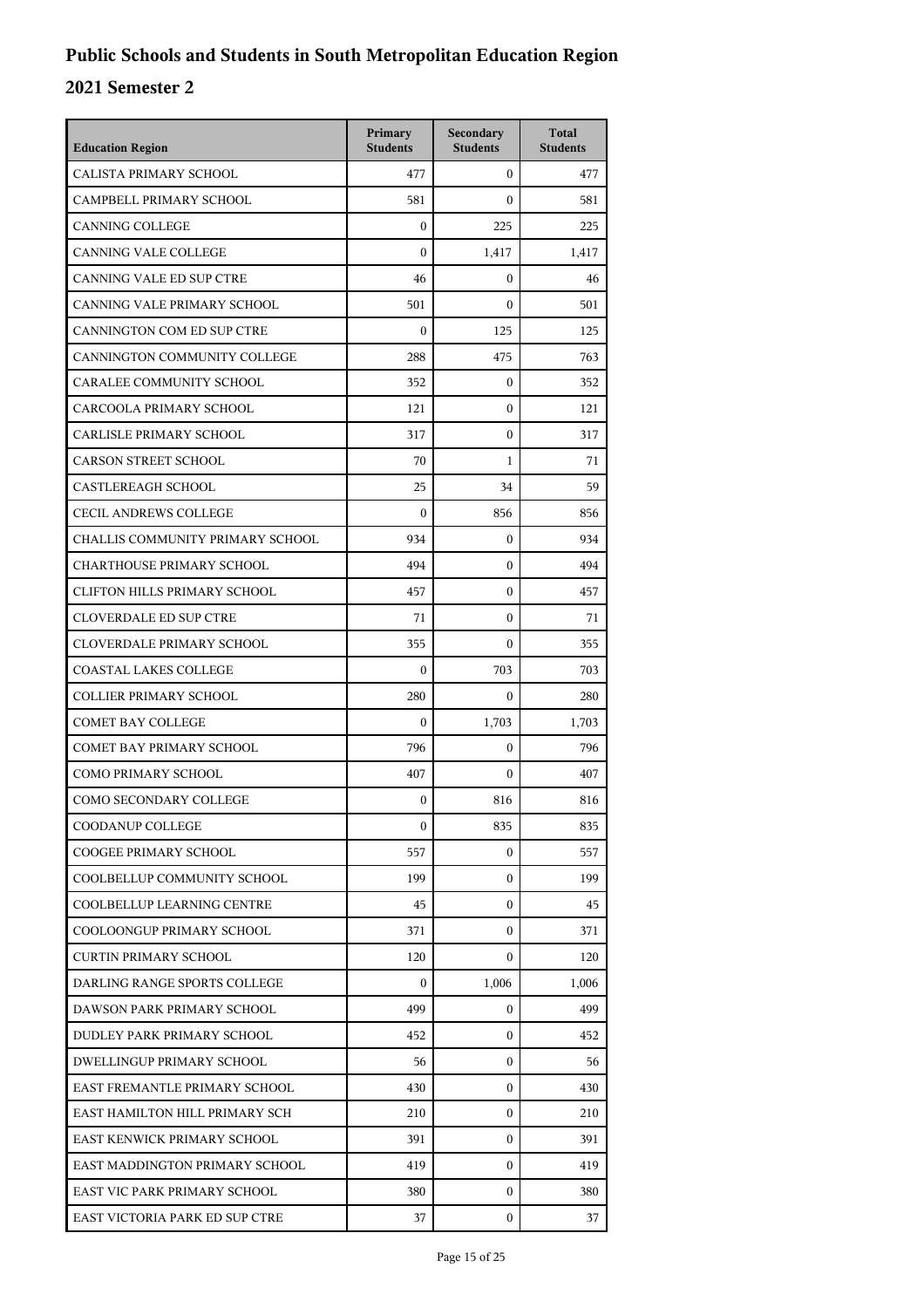| <b>Education Region</b>               | Primary<br><b>Students</b> | Secondary<br><b>Students</b> | <b>Total</b><br><b>Students</b> |
|---------------------------------------|----------------------------|------------------------------|---------------------------------|
| EAST WAIKIKI PRIMARY SCHOOL           | 423                        | $\mathbf{0}$                 | 423                             |
| EDNEY PRIMARY SCHOOL                  | 450                        | $\mathbf{0}$                 | 450                             |
| <b>ENDEAVOUR ED SUP CTRE</b>          | 58                         | $\mathbf{0}$                 | 58                              |
| ENDEAVOUR PRIMARY SCHOOL              | 410                        | $\mathbf{0}$                 | 410                             |
| EXCELSIOR PRIMARY SCHOOL              | 437                        | $\mathbf{0}$                 | 437                             |
| FALCON PRIMARY SCHOOL                 | 534                        | $\mathbf{0}$                 | 534                             |
| <b>FALLS ROAD PRIMARY SCHOOL</b>      | 323                        | $\mathbf{0}$                 | 323                             |
| FOREST CRESCENT PRIMARY SCHOOL        | 705                        | $\mathbf{0}$                 | 705                             |
| FORRESTDALE PRIMARY SCHOOL            | 247                        | $\mathbf{0}$                 | 247                             |
| FORRESTFIELD PRIMARY SCHOOL           | 198                        | $\mathbf{0}$                 | 198                             |
| FREMANTLE COLLEGE                     | $\boldsymbol{0}$           | 1,225                        | 1,225                           |
| FREMANTLE LANG DEV CTR                | 212                        | $\mathbf{0}$                 | 212                             |
| FREMANTLE PRIMARY SCHOOL              | 283                        | $\mathbf{0}$                 | 283                             |
| <b>GIBBS STREET PRIMARY SCHOOL</b>    | 570                        | $\mathbf{0}$                 | 570                             |
| <b>GILMORE COLLEGE</b>                | $\boldsymbol{0}$           | 1,227                        | 1,227                           |
| <b>GLENCOE PRIMARY SCHOOL</b>         | 388                        | $\mathbf{0}$                 | 388                             |
| <b>GOLDEN BAY PRIMARY SCHOOL</b>      | 487                        | $\mathbf{0}$                 | 487                             |
| <b>GOOSEBERRY HILL PRIMARY SCHOOL</b> | 464                        | $\mathbf{0}$                 | 464                             |
| <b>GOSNELLS PRIMARY SCHOOL</b>        | 419                        | $\mathbf{0}$                 | 419                             |
| <b>GREENFIELDS PRIMARY SCHOOL</b>     | 374                        | $\mathbf{0}$                 | 374                             |
| <b>GROVELANDS PRIMARY SCHOOL</b>      | 366                        | $\mathbf{0}$                 | 366                             |
| <b>GWYNNE PARK ED SUP CTRE</b>        | 73                         | $\mathbf{0}$                 | 73                              |
| <b>GWYNNE PARK PRIMARY SCHOOL</b>     | 472                        | $\mathbf{0}$                 | 472                             |
| <b>HALLS HEAD COLLEGE</b>             | $\boldsymbol{0}$           | 1,428                        | 1,428                           |
| <b>HALLS HEAD COLLEGE ESC</b>         | $\boldsymbol{0}$           | 54                           | 54                              |
| HALLS HEAD PRIMARY SCHOOL             | 365                        | $\boldsymbol{0}$             | 365                             |
| HAMMOND PARK PRIMARY SCHOOL           | 827                        | $\mathbf{0}$                 | 827                             |
| HAMMOND PARK SECONDARY COLLEGE        | $\boldsymbol{0}$           | 363                          | 363                             |
| HARMONY PRIMARY SCHOOL                | 540                        | 0                            | 540                             |
| HARRISDALE PRIMARY SCHOOL             | 1,239                      | $\mathbf{0}$                 | 1,239                           |
| HARRISDALE SENIOR HIGH SCHOOL         | $\mathbf{0}$               | 1,616                        | 1,616                           |
| HAZEL ORME COM KINDERGARTEN           | 38                         | $\mathbf{0}$                 | 38                              |
| HIGH WYCOMBE PRIMARY SCHOOL           | 401                        | $\mathbf{0}$                 | 401                             |
| HILLMAN PRIMARY SCHOOL                | 288                        | 0                            | 288                             |
| HILTON PRIMARY SCHOOL                 | 237                        | $\mathbf{0}$                 | 237                             |
| HONEYWOOD PRIMARY SCHOOL              | 519                        | $\mathbf{0}$                 | 519                             |
| HUNTINGDALE PRIMARY SCHOOL            | 606                        | $\mathbf{0}$                 | 606                             |
| JANDAKOT PRIMARY SCHOOL               | 546                        | $\mathbf{0}$                 | 546                             |
| JARRAHDALE PRIMARY SCHOOL             | 70                         | 0                            | 70                              |
| JOHN CURTIN COLLEGE OF THE ARTS       | $\mathbf{0}$               | 1,806                        | 1,806                           |
| JOHN TONKIN COLLEGE                   | $\mathbf{0}$               | 727                          | 727                             |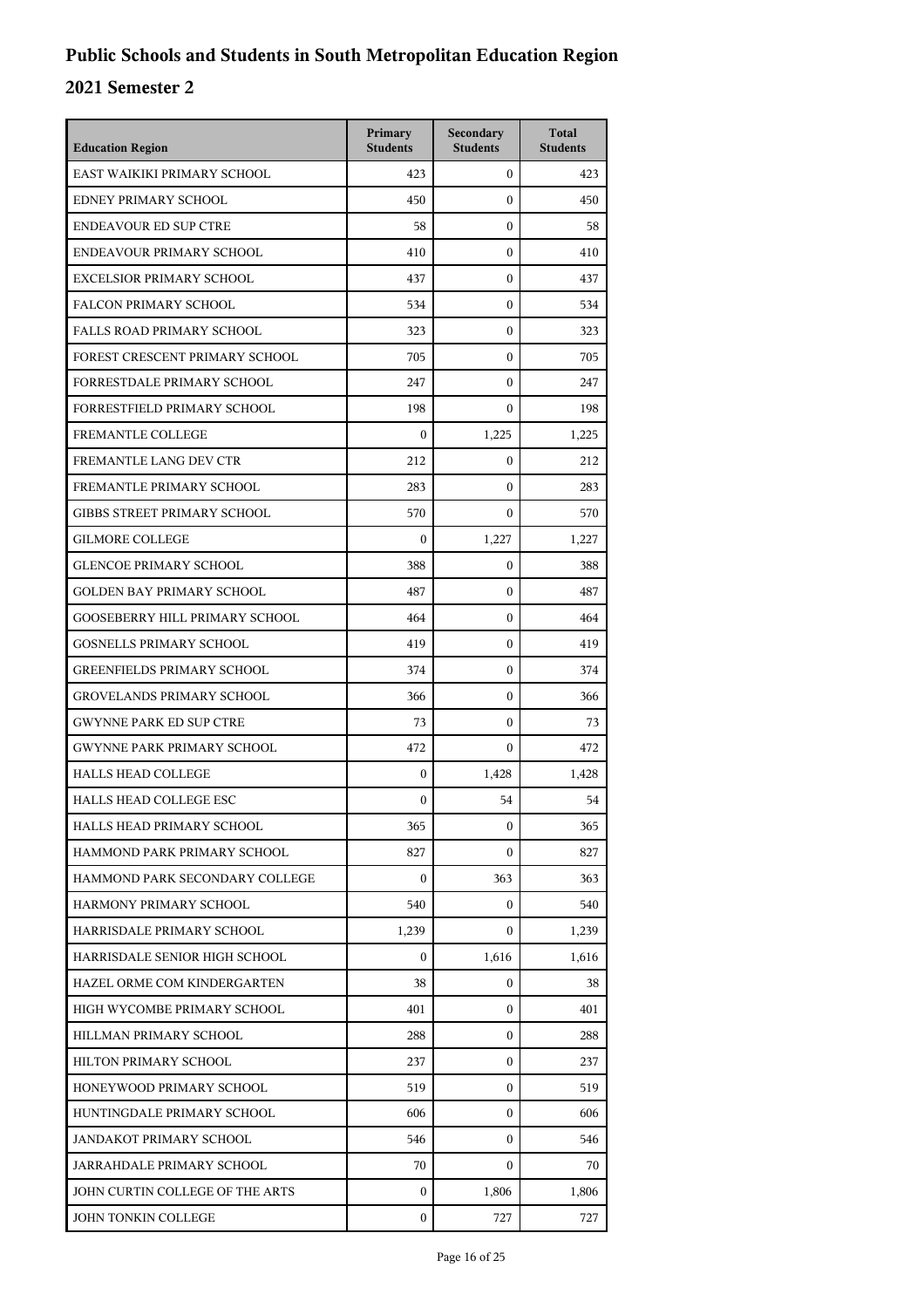| <b>Education Region</b>           | Primary<br><b>Students</b> | Secondary<br><b>Students</b> | <b>Total</b><br><b>Students</b> |
|-----------------------------------|----------------------------|------------------------------|---------------------------------|
| JOHN TONKIN COLLEGE ESC           | $\mathbf{0}$               | 27                           | 27                              |
| KALAMUNDA PRI ED SUP CTRE         | 62                         | $\mathbf{0}$                 | 62                              |
| KALAMUNDA PRIMARY SCHOOL          | 368                        | $\mathbf{0}$                 | 368                             |
| KALAMUNDA SEC ED SUP CTRE         | $\mathbf{0}$               | 46                           | 46                              |
| KALAMUNDA SENIOR HIGH SCHOOL      | $\Omega$                   | 1,189                        | 1,189                           |
| KARDINYA PRIMARY SCHOOL           | 352                        | $\mathbf{0}$                 | 352                             |
| KELMSCOTT PRIMARY SCHOOL          | 317                        | $\mathbf{0}$                 | 317                             |
| KELMSCOTT SENIOR HIGH SCHOOL      | $\mathbf{0}$               | 1,284                        | 1,284                           |
| <b>KENSINGTON PRIMARY SCHOOL</b>  | 436                        | $\mathbf{0}$                 | 436                             |
| KENSINGTON SECONDARY SCHOOL       | $\mathbf{0}$               | 60                           | 60                              |
| KENT STREET SENIOR HIGH SCHOOL    | $\mathbf{0}$               | 1,029                        | 1,029                           |
| <b>KENWICK SCHOOL</b>             | 31                         | 53                           | 84                              |
| KEWDALE PRIMARY SCHOOL            | 273                        | $\mathbf{0}$                 | 273                             |
| KINDAIMANNA COM KINDERGARTEN      | 9                          | $\mathbf{0}$                 | 9                               |
| KINGSLEY PRIMARY SCHOOL           | 254                        | $\mathbf{0}$                 | 254                             |
| <b>KOORANA ED SUP CTRE</b>        | 44                         | $\mathbf{0}$                 | 44                              |
| KOORANA PRIMARY SCHOOL            | 356                        | $\mathbf{0}$                 | 356                             |
| LAKELAND SENIOR HIGH SCHOOL       | $\mathbf{0}$               | 553                          | 553                             |
| LAKELANDS PRIMARY SCHOOL          | 704                        | $\mathbf{0}$                 | 704                             |
| LATHLAIN PRIMARY SCHOOL           | 571                        | $\mathbf{0}$                 | 571                             |
| LEDA ED SUP CTRE                  | 56                         | $\mathbf{0}$                 | 56                              |
| LEDA PRIMARY SCHOOL               | 613                        | $\mathbf{0}$                 | 613                             |
| LEEMING PRIMARY SCHOOL            | 341                        | $\mathbf{0}$                 | 341                             |
| LEEMING SENIOR HIGH SCHOOL        | $\mathbf{0}$               | 1,103                        | 1,103                           |
| LEEMING SHS ED SUP CTRE           | $\mathbf{0}$               | 137                          | 137                             |
| LESMURDIE PRIMARY SCHOOL          | 331                        | 0                            | 331                             |
| LESMURDIE SENIOR HIGH SCHOOL      | $\mathbf{0}$               | 1,038                        | 1,038                           |
| LYNWOOD SENIOR HIGH SCHOOL        | $\mathbf{0}$               | 1,140                        | 1,140                           |
| <b>MADDINGTON ED SUP CTRE</b>     | 51                         | $\mathbf{0}$                 | 51                              |
| MADDINGTON PRIMARY SCHOOL         | 243                        | $\mathbf{0}$                 | 243                             |
| MAIDA VALE PRIMARY SCHOOL         | 414                        | $\mathbf{0}$                 | 414                             |
| MAKYBE RISE PRIMARY SCHOOL        | 862                        | $\mathbf{0}$                 | 862                             |
| <b>MALIBU SCHOOL</b>              | 44                         | 63                           | 107                             |
| MANDURAH PRIMARY SCHOOL           | 226                        | 0                            | 226                             |
| MANNING PRIMARY SCHOOL            | 427                        | $\mathbf{0}$                 | 427                             |
| MARRI GROVE PRIMARY SCHOOL        | 521                        | $\mathbf{0}$                 | 521                             |
| MCDOUGALL PARK COM KINDERGARTEN   | 38                         | $\mathbf{0}$                 | 38                              |
| <b>MEADOW SPRINGS ED SUP CTRE</b> | 65                         | $\mathbf{0}$                 | 65                              |
| MEADOW SPRINGS PRIMARY SCHOOL     | 536                        | 0                            | 536                             |
| MEDINA PRIMARY SCHOOL             | 167                        | $\mathbf{0}$                 | 167                             |
| MELVILLE PRIMARY SCHOOL           | 679                        | 0                            | 679                             |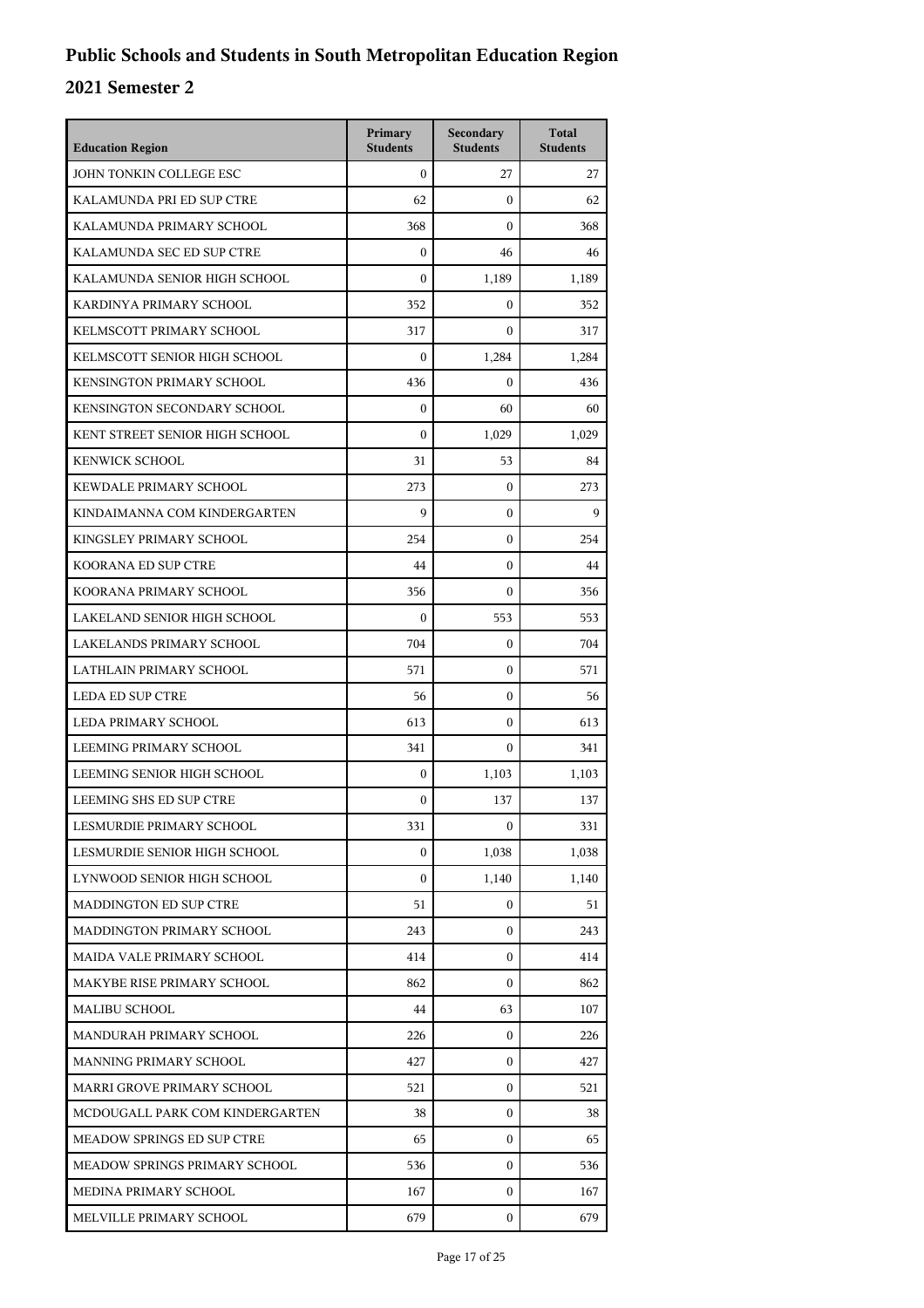| <b>Education Region</b>         | Primary<br><b>Students</b> | Secondary<br><b>Students</b> | <b>Total</b><br><b>Students</b> |
|---------------------------------|----------------------------|------------------------------|---------------------------------|
| MELVILLE SENIOR HIGH SCHOOL     | $\mathbf{0}$               | 1.399                        | 1,399                           |
| MILLEN PRIMARY SCHOOL           | 521                        | $\mathbf{0}$                 | 521                             |
| MOUNT PLEASANT PRIMARY SCHOOL   | 538                        | $\mathbf{0}$                 | 538                             |
| MUNDIJONG PRIMARY SCHOOL        | 187                        | $\mathbf{0}$                 | 187                             |
| NEERIGEN BROOK PRIMARY SCHOOL   | 382                        | $\mathbf{0}$                 | 382                             |
| NEWTON PRIMARY SCHOOL           | 284                        | $\mathbf{0}$                 | 284                             |
| NORTH DANDALUP PRIMARY SCHOOL   | 118                        | $\mathbf{0}$                 | 118                             |
| NORTH FREMANTLE PRIMARY SCHOOL  | 169                        | $\mathbf{0}$                 | 169                             |
| NORTH HARRISDALE PRIMARY SCHOOL | 330                        | $\mathbf{0}$                 | 330                             |
| NORTH LAKE SENIOR CAMPUS        | $\mathbf{0}$               | 262                          | 262                             |
| NORTH MANDURAH PRIMARY SCHOOL   | 320                        | $\mathbf{0}$                 | 320                             |
| NORTH PARMELIA PRIMARY SCHOOL   | 306                        | $\mathbf{0}$                 | 306                             |
| OAKWOOD PRIMARY SCHOOL          | 738                        | $\mathbf{0}$                 | 738                             |
| OBERTHUR PRIMARY SCHOOL         | 641                        | $\mathbf{0}$                 | 641                             |
| OCEAN ROAD PRIMARY SCHOOL       | 660                        | $\mathbf{0}$                 | 660                             |
| ORANGE GROVE PRIMARY SCHOOL     | 150                        | $\mathbf{0}$                 | 150                             |
| ORELIA PRIMARY SCHOOL           | 320                        | $\mathbf{0}$                 | 320                             |
| PALMYRA PRIMARY SCHOOL          | 530                        | $\mathbf{0}$                 | 530                             |
| PARKWOOD PRIMARY SCHOOL         | 588                        | $\mathbf{0}$                 | 588                             |
| PEEL LANG DEV SCH               | 288                        | $\mathbf{0}$                 | 288                             |
| PHOENIX PRIMARY SCHOOL          | 232                        | $\mathbf{0}$                 | 232                             |
| PIARA WATERS PRIMARY SCHOOL     | 939                        | $\mathbf{0}$                 | 939                             |
| PICKERING BROOK PRIMARY SCHOOL  | 93                         | $\mathbf{0}$                 | 93                              |
| PINE VIEW PRIMARY SCHOOL        | 111                        | $\mathbf{0}$                 | 111                             |
| PINEVIEW COM KINDERGARTEN       | 7                          | $\mathbf{0}$                 | 7                               |
| PINJARRA PRIMARY SCHOOL         | 614                        | 0                            | 614                             |
| PINJARRA SENIOR HIGH SCHOOL     | $\mathbf{0}$               | 737                          | 737                             |
| PORT KENNEDY PRIMARY SCHOOL     | 388                        | $\mathbf{0}$                 | 388                             |
| QUEENS PARK PRIMARY SCHOOL      | 278                        | 0                            | 278                             |
| RANFORD PRIMARY SCHOOL          | 694                        | $\mathbf{0}$                 | 694                             |
| REDCLIFFE PRIMARY SCHOOL        | 298                        | $\mathbf{0}$                 | 298                             |
| RICHMOND PRIMARY SCHOOL         | 431                        | $\mathbf{0}$                 | 431                             |
| RIDGE VIEW SECONDARY COLLEGE    | $\mathbf{0}$               | 558                          | 558                             |
| RIVERGUMS PRIMARY SCHOOL        | 653                        | 0                            | 653                             |
| RIVERSIDE ED SUP CTRE           | 76                         | $\mathbf{0}$                 | 76                              |
| RIVERSIDE PRIMARY SCHOOL        | 492                        | $\mathbf{0}$                 | 492                             |
| RIVERTON ED SUP CTRE            | 36                         | $\mathbf{0}$                 | 36                              |
| RIVERTON PRIMARY SCHOOL         | 636                        | $\mathbf{0}$                 | 636                             |
| RIVERVALE PRIMARY SCHOOL        | 208                        | $\mathbf{0}$                 | 208                             |
| ROCKINGHAM BEACH ED SUP CTRE    | 64                         | $\mathbf{0}$                 | 64                              |
| ROCKINGHAM BEACH PRIMARY SCHOOL | 459                        | $\mathbf{0}$                 | 459                             |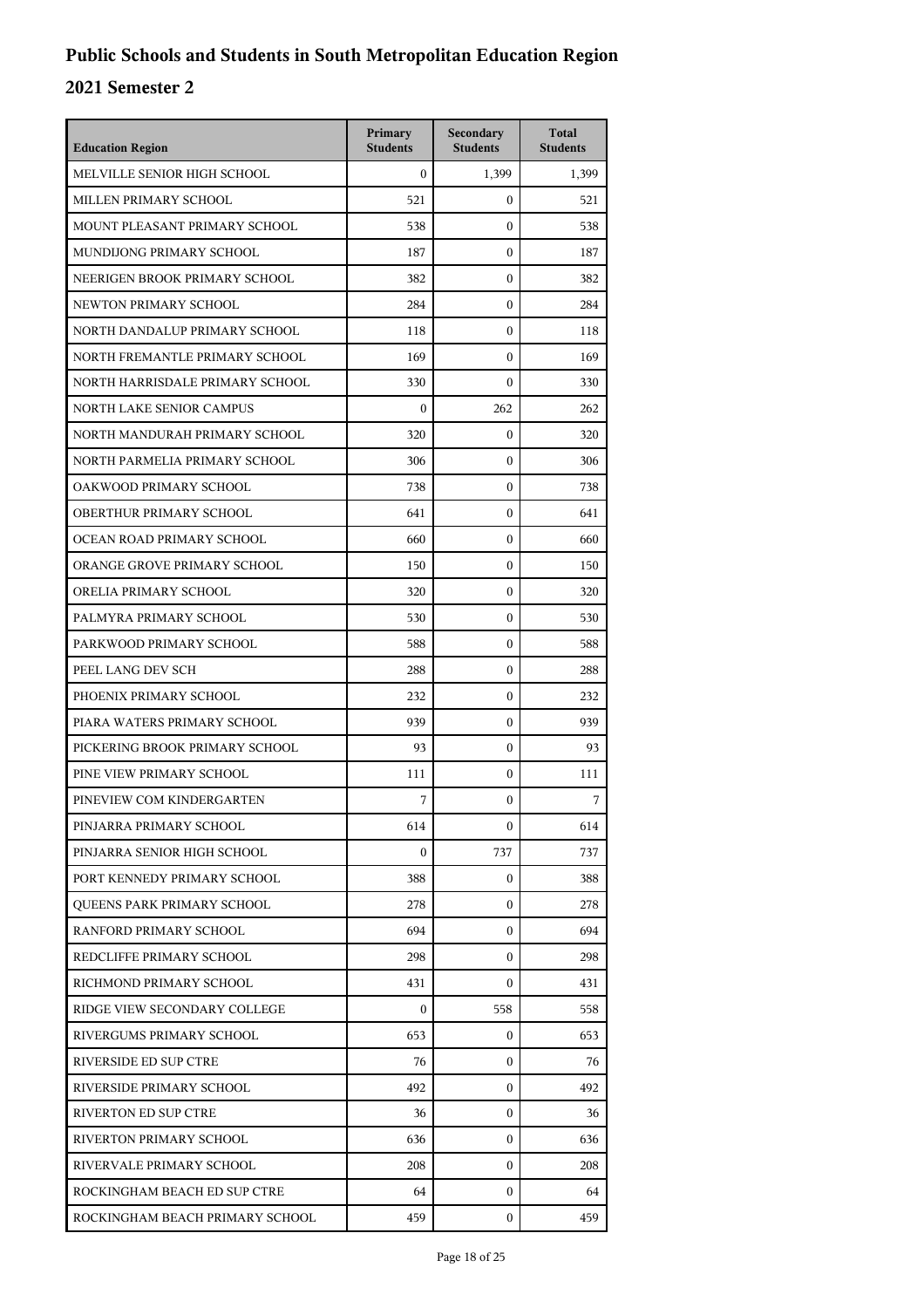| <b>Education Region</b>         | Primary<br><b>Students</b> | Secondary<br><b>Students</b> | <b>Total</b><br><b>Students</b> |
|---------------------------------|----------------------------|------------------------------|---------------------------------|
| ROCKINGHAM LAKES PRIMARY SCHOOL | 479                        | $\mathbf{0}$                 | 479                             |
| ROCKINGHAM SENIOR HIGH SCHOOL   | $\mathbf{0}$               | 1,008                        | 1,008                           |
| ROCKINGHAM SHS ED SUP CTRE      | $\mathbf{0}$               | 78                           | 78                              |
| ROLEYSTONE COMMUNITY COLLEGE    | 581                        | 247                          | 828                             |
| ROSSMOYNE COM KINDERGARTEN      | 39                         | $\mathbf{0}$                 | 39                              |
| ROSSMOYNE PRIMARY SCHOOL        | 419                        | $\mathbf{0}$                 | 419                             |
| ROSSMOYNE SENIOR HIGH SCHOOL    | $\mathbf{0}$               | 2,382                        | 2,382                           |
| ROSTRATA PRIMARY SCHOOL         | 1,004                      | $\mathbf{0}$                 | 1,004                           |
| SAFETY BAY PRIMARY SCHOOL       | 662                        | $\mathbf{0}$                 | 662                             |
| SAFETY BAY SENIOR HIGH SCHOOL   | $\Omega$                   | 1,204                        | 1,204                           |
| <b>SAMSON PRIMARY SCHOOL</b>    | 345                        | $\mathbf{0}$                 | 345                             |
| SEAFORTH PRIMARY SCHOOL         | 196                        | $\mathbf{0}$                 | 196                             |
| SECRET HARBOUR PRIMARY SCHOOL   | 649                        | $\mathbf{0}$                 | 649                             |
| SERPENTINE PRIMARY SCHOOL       | 179                        | $\mathbf{0}$                 | 179                             |
| SETTLERS PRIMARY SCHOOL         | 704                        | $\mathbf{0}$                 | 704                             |
| <b>SEVENOAKS SENIOR COLLEGE</b> | $\mathbf{0}$               | 467                          | 467                             |
| SHELLEY PRIMARY SCHOOL          | 423                        | $\mathbf{0}$                 | 423                             |
| SHEOAK GROVE PRIMARY SCHOOL     | 327                        | $\mathbf{0}$                 | 327                             |
| SINGLETON PRIMARY SCHOOL        | 650                        | $\mathbf{0}$                 | 650                             |
| SOUTH COOGEE PRIMARY SCHOOL     | 492                        | $\mathbf{0}$                 | 492                             |
| SOUTH EAST METRO LANG DEV CTR   | 234                        | $\mathbf{0}$                 | 234                             |
| SOUTH HALLS HEAD PRIMARY SCHOOL | 594                        | $\mathbf{0}$                 | 594                             |
| SOUTH LAKE PRIMARY SCHOOL       | 257                        | $\mathbf{0}$                 | 257                             |
| SOUTH PERTH PRIMARY SCHOOL      | 341                        | $\mathbf{0}$                 | 341                             |
| SOUTH THORNLIE PRIMARY SCHOOL   | 425                        | $\mathbf{0}$                 | 425                             |
| SOUTHERN GROVE PRIMARY SCHOOL   | 448                        | 0                            | 448                             |
| <b>SOUTHERN RIVER COLLEGE</b>   | $\mathbf{0}$               | 919                          | 919                             |
| SOUTHWELL PRIMARY SCHOOL        | 79                         | $\mathbf{0}$                 | 79                              |
| SPEARWOOD ALTERNATIVE SCHOOL    | 103                        | $\mathbf{0}$                 | 103                             |
| SPEARWOOD PRIMARY SCHOOL        | 114                        | $\Omega$                     | 114                             |
| SPRING ROAD COM KINDERGARTEN    | 20                         | $\Omega$                     | 20                              |
| <b>SUCCESS PRIMARY SCHOOL</b>   | 745                        | $\Omega$                     | 745                             |
| THORNLIE PRIMARY SCHOOL         | 367                        | $\mathbf{0}$                 | 367                             |
| THORNLIE SENIOR HIGH SCHOOL     | $\mathbf{0}$               | 1,138                        | 1,138                           |
| TUART RISE PRIMARY SCHOOL       | 762                        | $\mathbf{0}$                 | 762                             |
| VICTORIA PARK PRIMARY SCHOOL    | 467                        | $\Omega$                     | 467                             |
| WAIKIKI PRIMARY SCHOOL          | 339                        | $\mathbf{0}$                 | 339                             |
| WALLISTON PRIMARY SCHOOL        | 253                        | $\mathbf{0}$                 | 253                             |
| WARNBRO COM HIGH SCHOOL ES CTRE | $\mathbf{0}$               | 99                           | 99                              |
| WARNBRO COMMUNITY HIGH SCHOOL   | $\mathbf{0}$               | 890                          | 890                             |
| WARNBRO PRIMARY SCHOOL          | 255                        | 0                            | 255                             |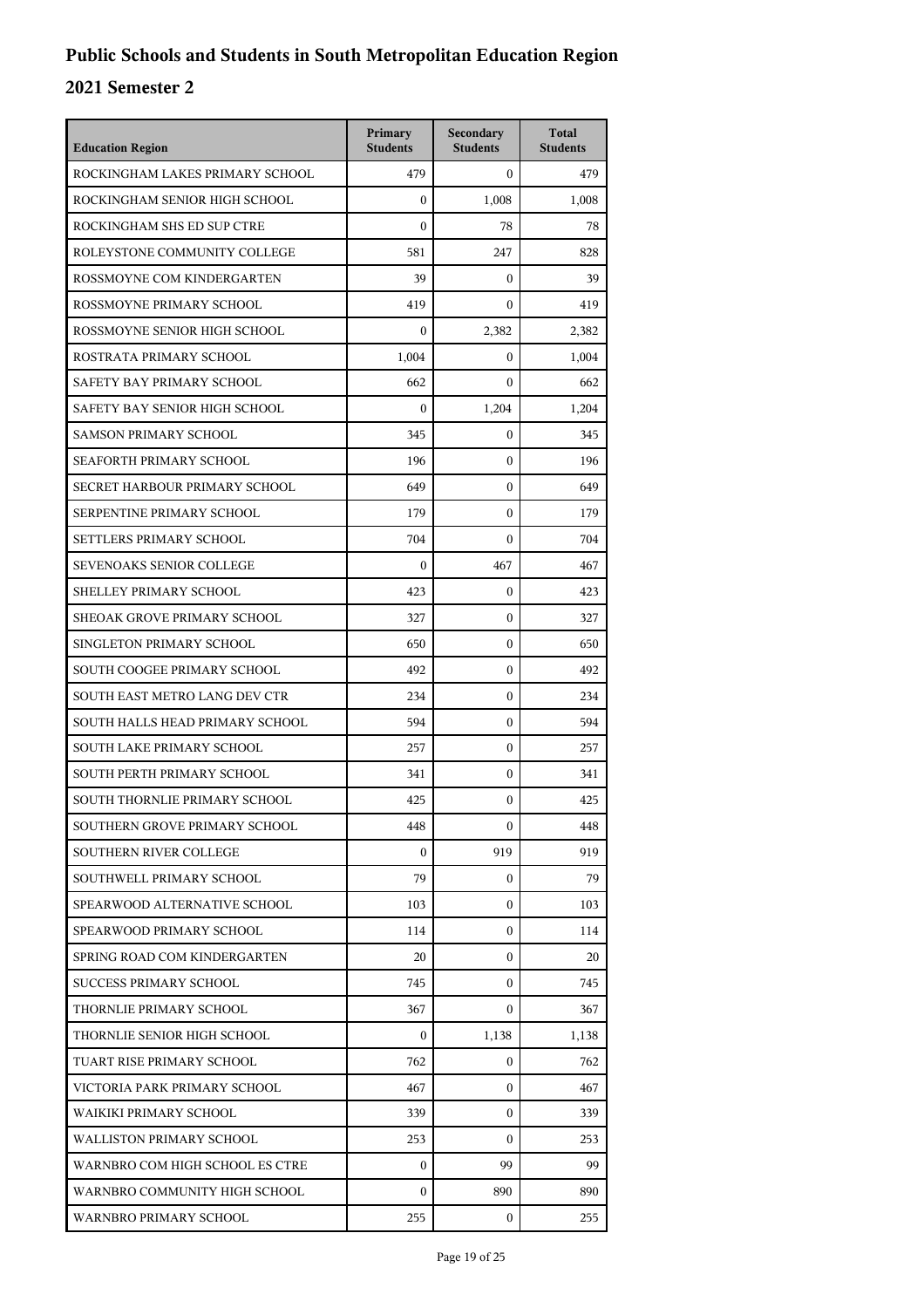| <b>Education Region</b>         | Primary<br><b>Students</b> | Secondary<br><b>Students</b> | <b>Total</b><br><b>Students</b> |
|---------------------------------|----------------------------|------------------------------|---------------------------------|
| WAROONA DISTRICT HIGH SCHOOL    | 154                        | 86                           | 240                             |
| WATTLE GROVE PRIMARY SCHOOL     | 829                        | $\Omega$                     | 829                             |
| WELLARD PRIMARY SCHOOL          | 705                        | $\Omega$                     | 705                             |
| WEST BYFORD PRIMARY SCHOOL      | 794                        | $\Omega$                     | 794                             |
| WEST LEEMING PRIMARY SCHOOL     | 454                        | $\Omega$                     | 454                             |
| WESTFIELD PARK PRIMARY SCHOOL   | 290                        | $\theta$                     | 290                             |
| WHITE GUM VALLEY PRIMARY SCHOOL | 278                        | $\Omega$                     | 278                             |
| WILLANDRA PRIMARY SCHOOL        | 582                        | $\Omega$                     | 582                             |
| WILLETTON PRIMARY SCHOOL        | 642                        | $\mathbf{0}$                 | 642                             |
| WILLETTON SENIOR HIGH SCHOOL    | $\theta$                   | 2,566                        | 2,566                           |
| WILSON PRIMARY SCHOOL           | 279                        | $\Omega$                     | 279                             |
| WINTERFOLD PRIMARY SCHOOL       | 339                        | $\Omega$                     | 339                             |
| WINTHROP PRIMARY SCHOOL         | 593                        | $\theta$                     | 593                             |
| WIRRABIRRA ED SUP CTRE          | 50                         | $\mathbf{0}$                 | 50                              |
| WIRRABIRRA PRIMARY SCHOOL       | 378                        | $\Omega$                     | 378                             |
| WOODLAND GROVE PRIMARY SCHOOL   | 626                        | $\mathbf{0}$                 | 626                             |
| WOODLUPINE PRIMARY SCHOOL       | 234                        | $\mathbf{0}$                 | 234                             |
| YALE PRIMARY SCHOOL             | 454                        | $\Omega$                     | 454                             |
| YANGEBUP PRIMARY SCHOOL         | 288                        | $\theta$                     | 288                             |
| YARRALINKA PRIMARY SCHOOL       | 54                         | $\Omega$                     | 54                              |
| YULE BROOK COLLEGE              | $\Omega$                   | 300                          | 300                             |
| TOTAL                           | 84,436                     | 46,550                       | 130,986                         |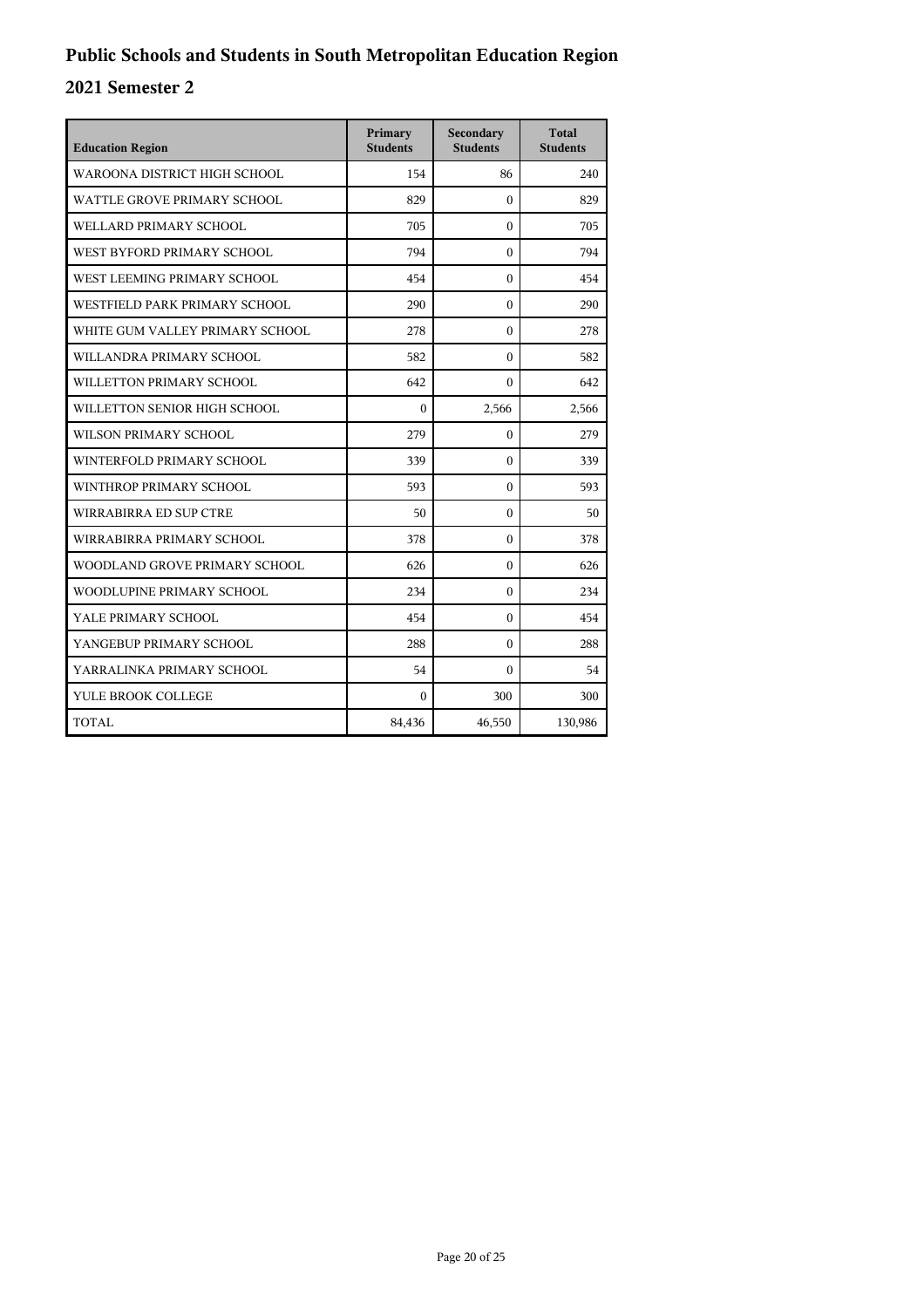| <b>Education Region</b>             | Primary<br><b>Students</b> | Secondary<br><b>Students</b> | <b>Total</b><br><b>Students</b> |
|-------------------------------------|----------------------------|------------------------------|---------------------------------|
| ADAM ROAD PRIMARY SCHOOL            | 440                        | $\mathbf{0}$                 | 440                             |
| ALBANY COM KINDERGARTEN             | 29                         | $\mathbf{0}$                 | 29                              |
| ALBANY PRIMARY SCHOOL               | 430                        | $\mathbf{0}$                 | 430                             |
| ALBANY SECONDARY ED SUP CTRE        | $\boldsymbol{0}$           | 63                           | 63                              |
| ALBANY SENIOR HIGH SCHOOL           | $\theta$                   | 912                          | 912                             |
| ALLANSON PRIMARY SCHOOL             | 90                         | $\mathbf{0}$                 | 90                              |
| AMAROO PRIMARY SCHOOL               | 309                        | $\mathbf{0}$                 | 309                             |
| AUGUSTA PRIMARY SCHOOL              | 72                         | $\mathbf{0}$                 | 72                              |
| AUSTRALIND PRIMARY SCHOOL           | 160                        | 0                            | 160                             |
| AUSTRALIND SENIOR HIGH SCHOOL       | $\boldsymbol{0}$           | 1,363                        | 1,363                           |
| <b>BALINGUP PRIMARY SCHOOL</b>      | 70                         | 0                            | 70                              |
| <b>BORDEN PRIMARY SCHOOL</b>        | 28                         | $\mathbf{0}$                 | 28                              |
| BOYANUP PRIMARY SCHOOL              | 136                        | $\mathbf{0}$                 | 136                             |
| BOYUP BROOK DISTRICT HIGH SCH       | 109                        | 57                           | 166                             |
| BREMER BAY PRIMARY SCHOOL           | 27                         | $\mathbf{0}$                 | 27                              |
| <b>BRIDGETOWN HIGH SCHOOL</b>       | $\mathbf{0}$               | 197                          | 197                             |
| <b>BRIDGETOWN PRIMARY SCHOOL</b>    | 250                        | $\mathbf{0}$                 | 250                             |
| BRUNSWICK JUNCTION PRIMARY SCH      | 69                         | $\mathbf{0}$                 | 69                              |
| <b>BUNBURY PRIMARY SCHOOL</b>       | 452                        | $\mathbf{0}$                 | 452                             |
| <b>BUNBURY SENIOR HIGH SCHOOL</b>   | $\boldsymbol{0}$           | 951                          | 951                             |
| <b>BUSSELTON PRIMARY SCHOOL</b>     | 255                        | $\mathbf{0}$                 | 255                             |
| <b>BUSSELTON SENIOR HIGH SCHOOL</b> | $\boldsymbol{0}$           | 672                          | 672                             |
| CAPE NATURALISTE COLLEGE            | $\mathbf{0}$               | 891                          | 891                             |
| CAPEL PRIMARY SCHOOL                | 340                        | $\mathbf{0}$                 | 340                             |
| CAREY PARK PRIMARY SCHOOL           | 275                        | 0                            | 275                             |
| <b>CLIFTON PARK PRIMARY SCHOOL</b>  | 170                        | 0                            | 170                             |
| <b>COLLEGE ROW SCHOOL</b>           | 13                         | 29                           | 42                              |
| <b>COLLIE SENIOR HIGH SCHOOL</b>    | $\mathbf{0}$               | 507                          | 507                             |
| COOINDA PRIMARY SCHOOL              | 346                        | 0                            | 346                             |
| <b>COWARAMUP PRIMARY SCHOOL</b>     | 388                        | $\mathbf{0}$                 | 388                             |
| <b>CRANBROOK PRIMARY SCHOOL</b>     | 58                         | 0                            | 58                              |
| DALYELLUP COLLEGE                   | $\overline{0}$             | 738                          | 738                             |
| DALYELLUP PRIMARY SCHOOL            | 481                        | $\mathbf{0}$                 | 481                             |
| DARDANUP PRIMARY SCHOOL             | 159                        | 0                            | 159                             |
| DENMARK PRIMARY SCHOOL              | 463                        | $\mathbf{0}$                 | 463                             |
| DENMARK SENIOR HIGH SCHOOL          | $\mathbf{0}$               | 441                          | 441                             |
| DJIDI DJIDI ABORIGINAL SCHOOL       | 97                         | $\mathbf{0}$                 | 97                              |
| DONNYBROOK DISTRICT HIGH SCHOOL     | 289                        | 123                          | 412                             |
| DUNSBOROUGH PRIMARY SCHOOL          | 737                        | 0                            | 737                             |
| EAST MANJIMUP PRIMARY SCHOOL        | 240                        | $\mathbf{0}$                 | 240                             |
| EATON COMMUNITY COLLEGE             | $\mathbf{0}$               | 537                          | 537                             |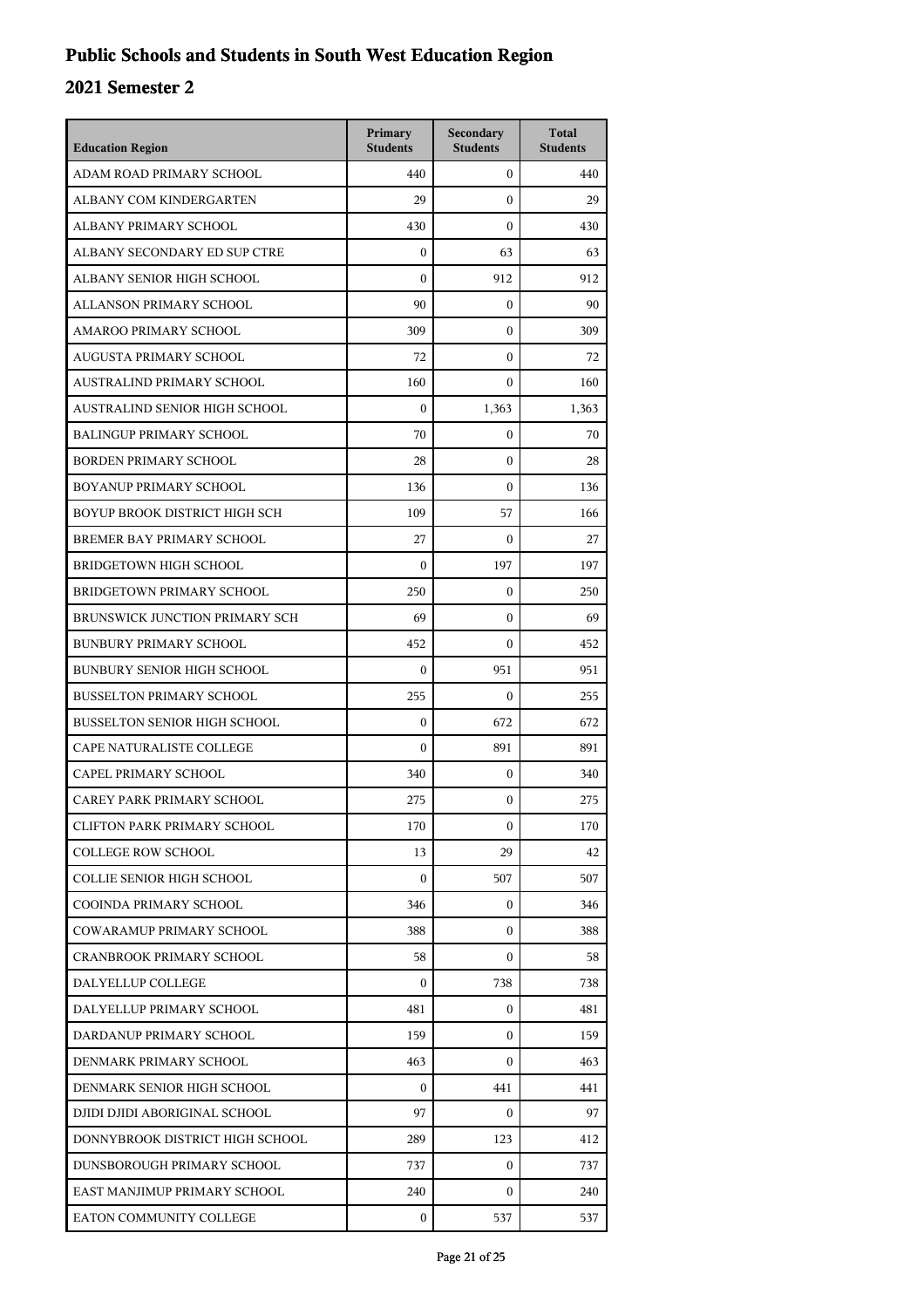| <b>Education Region</b>           | Primary<br><b>Students</b> | Secondary<br><b>Students</b> | <b>Total</b><br><b>Students</b> |
|-----------------------------------|----------------------------|------------------------------|---------------------------------|
| EATON PRIMARY SCHOOL              | 383                        | $\mathbf{0}$                 | 383                             |
| <b>FAIRVIEW PRIMARY SCHOOL</b>    | 204                        | $\mathbf{0}$                 | 204                             |
| FLINDERS PARK PRIMARY SCHOOL      | 407                        | $\mathbf{0}$                 | 407                             |
| FRANKLAND RIVER PRIMARY SCHOOL    | 53                         | $\mathbf{0}$                 | 53                              |
| GAIRDNER PRIMARY SCHOOL           | 28                         | $\mathbf{0}$                 | 28                              |
| <b>GEOGRAPHE ED SUP CTRE</b>      | 23                         | 27                           | 50                              |
| <b>GEOGRAPHE PRIMARY SCHOOL</b>   | 446                        | $\mathbf{0}$                 | 446                             |
| <b>GLEN HUON PRIMARY SCHOOL</b>   | 481                        | $\mathbf{0}$                 | 481                             |
| GNOWANGERUP DISTRICT HIGH SCH     | 110                        | 26                           | 136                             |
| <b>GREENBUSHES PRIMARY SCHOOL</b> | 38                         | $\mathbf{0}$                 | 38                              |
| HARVEY PRIMARY SCHOOL             | 279                        | $\mathbf{0}$                 | 279                             |
| HARVEY SENIOR HIGH SCHOOL         | $\boldsymbol{0}$           | 211                          | 211                             |
| JERRAMUNGUP DISTRICT HIGH SCH     | 79                         | 40                           | 119                             |
| KARRIDALE PRIMARY SCHOOL          | 41                         | $\mathbf{0}$                 | 41                              |
| KENDENUP PRIMARY SCHOOL           | 78                         | $\mathbf{0}$                 | 78                              |
| KINGSTON PRIMARY SCHOOL           | 664                        | $\mathbf{0}$                 | 664                             |
| KIRUP PRIMARY SCHOOL              | 17                         | $\mathbf{0}$                 | 17                              |
| KOJONUP DISTRICT HIGH SCHOOL      | 196                        | 49                           | 245                             |
| LITTLE GROVE PRIMARY SCHOOL       | 174                        | $\mathbf{0}$                 | 174                             |
| LOCKYER COM KINDERGARTEN          | 72                         | $\mathbf{0}$                 | 72                              |
| LOWER KING COM KINDERGARTEN       | 18                         | $\mathbf{0}$                 | 18                              |
| MAIDENS PARK PRIMARY SCHOOL       | 169                        | $\boldsymbol{0}$             | 169                             |
| <b>MANEA SENIOR COLLEGE</b>       | $\mathbf{0}$               | 452                          | 452                             |
| MANJIMUP ED SUP CTRE              | 9                          | 16                           | 25                              |
| MANJIMUP PRIMARY SCHOOL           | 255                        | $\mathbf{0}$                 | 255                             |
| MANJIMUP SENIOR HIGH SCHOOL       | $\boldsymbol{0}$           | 574                          | 574                             |
| MARGARET RIVER PRIMARY SCHOOL     | 726                        | 0                            | 726                             |
| MARGARET RIVER SNR HIGH SCHOOL    | $\boldsymbol{0}$           | 1,105                        | 1,105                           |
| MOUNT BARKER COMMUNITY COLLEGE    | 376                        | 316                          | 692                             |
| MOUNT LOCKYER PRIMARY SCHOOL      | 588                        | 0                            | 588                             |
| MOUNT MANYPEAKS PRIMARY SCHOOL    | 15                         | $\mathbf{0}$                 | 15                              |
| NANNUP DISTRICT HIGH SCHOOL       | 88                         | 28                           | 116                             |
| NEWTON MOORE ED SUP CTRE          | $\boldsymbol{0}$           | 70                           | 70                              |
| NEWTON MOORE SENIOR HIGH SCHOOL   | $\boldsymbol{0}$           | 627                          | 627                             |
| NORTH ALBANY SENIOR HIGH SCHOOL   | $\boldsymbol{0}$           | 836                          | 836                             |
| NORTHCLIFFE DISTRICT HIGH SCH     | 40                         | 10                           | 50                              |
| ONGERUP PRIMARY SCHOOL            | 16                         | $\mathbf{0}$                 | 16                              |
| PARKFIELD PRIMARY SCHOOL          | 606                        | $\Omega$                     | 606                             |
| PEMBERTON DISTRICT HIGH SCHOOL    | 84                         | 37                           | 121                             |
| PICTON PRIMARY SCHOOL             | 152                        | 0                            | 152                             |
| RAPIDS LANDING PRIMARY SCHOOL     | 319                        | $\boldsymbol{0}$             | 319                             |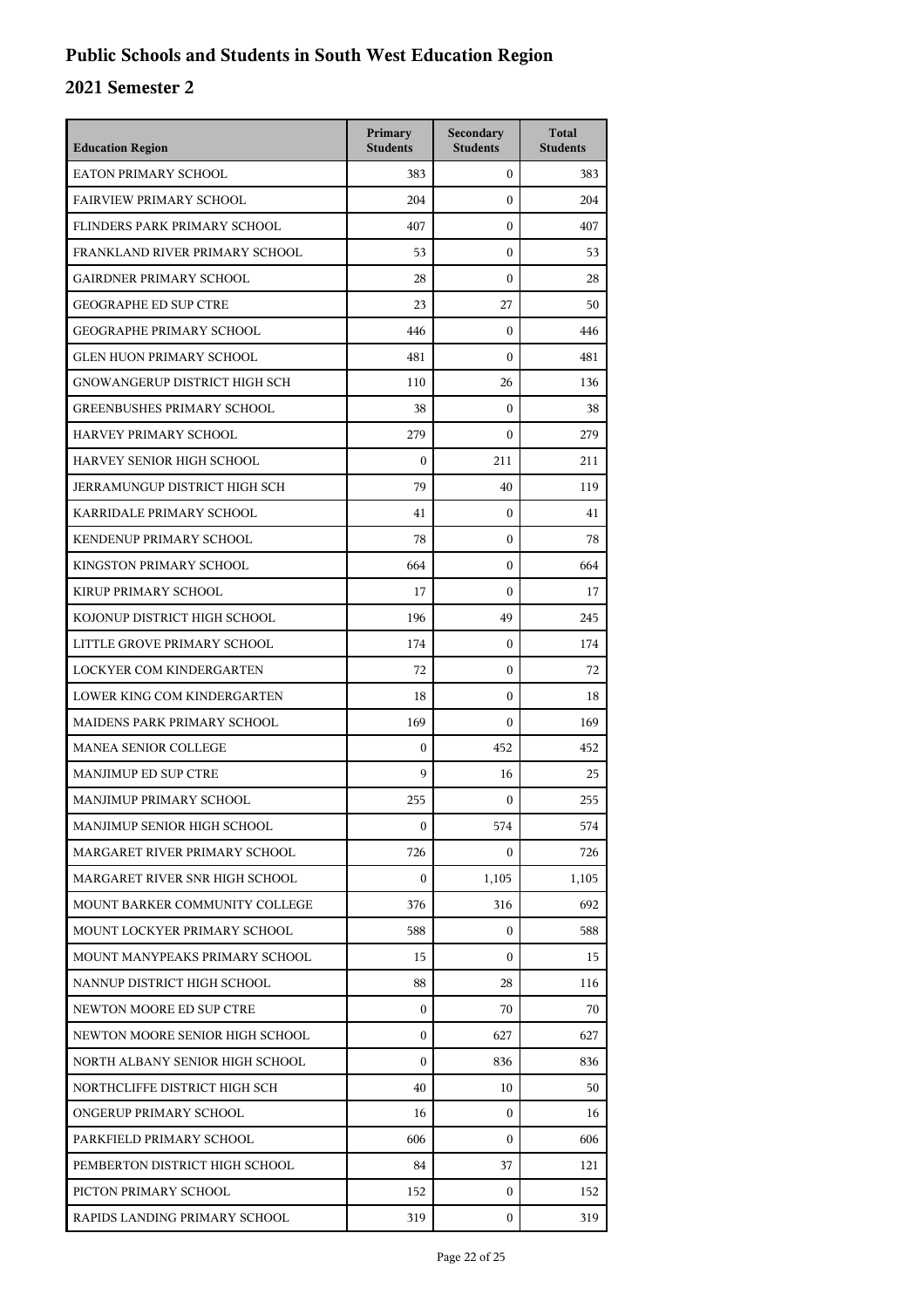| <b>Education Region</b>          | Primary<br><b>Students</b> | Secondary<br><b>Students</b> | Total<br><b>Students</b> |
|----------------------------------|----------------------------|------------------------------|--------------------------|
| RIVER VALLEY PRIMARY SCHOOL      | 67                         | $\mathbf{0}$                 | 67                       |
| <b>SOUTH BUNBURY ED SUP CTRE</b> | 57                         | $\theta$                     | 57                       |
| SOUTH BUNBURY PRIMARY SCHOOL     | 410                        | $\Omega$                     | 410                      |
| SOUTH STIRLING PRIMARY SCHOOL    | 21                         | $\theta$                     | 21                       |
| SPENCER PARK ED SUP CTRE         | 37                         | $\Omega$                     | 37                       |
| SPENCER PARK PRIMARY SCHOOL      | 279                        | $\theta$                     | 279                      |
| TAMBELLUP PRIMARY SCHOOL         | 47                         | $\theta$                     | 47                       |
| TREENDALE PRIMARY SCHOOL         | 576                        | $\Omega$                     | 576                      |
| TUART FOREST PRIMARY SCHOOL      | 461                        | $\theta$                     | 461                      |
| VASSE PRIMARY SCHOOL             | 820                        | $\theta$                     | 820                      |
| WA COL OF AGRI - DENMARK         | $\theta$                   | 134                          | 134                      |
| WA COL OF AGRI - HARVEY          | $\Omega$                   | 164                          | 164                      |
| <b>WALPOLE PRIMARY SCHOOL</b>    | 47                         | $\Omega$                     | 47                       |
| WELLSTEAD PRIMARY SCHOOL         | 28                         | $\Omega$                     | 28                       |
| WEST BUSSELTON PRIMARY SCHOOL    | 341                        | $\Omega$                     | 341                      |
| WILSON PARK PRIMARY SCHOOL       | 98                         | $\theta$                     | 98                       |
| YAKAMIA PRIMARY SCHOOL           | 395                        | $\theta$                     | 395                      |
| YARLOOP PRIMARY SCHOOL           | 45                         | $\Omega$                     | 45                       |
| TOTAL                            | 17,945                     | 12,203                       | 30,148                   |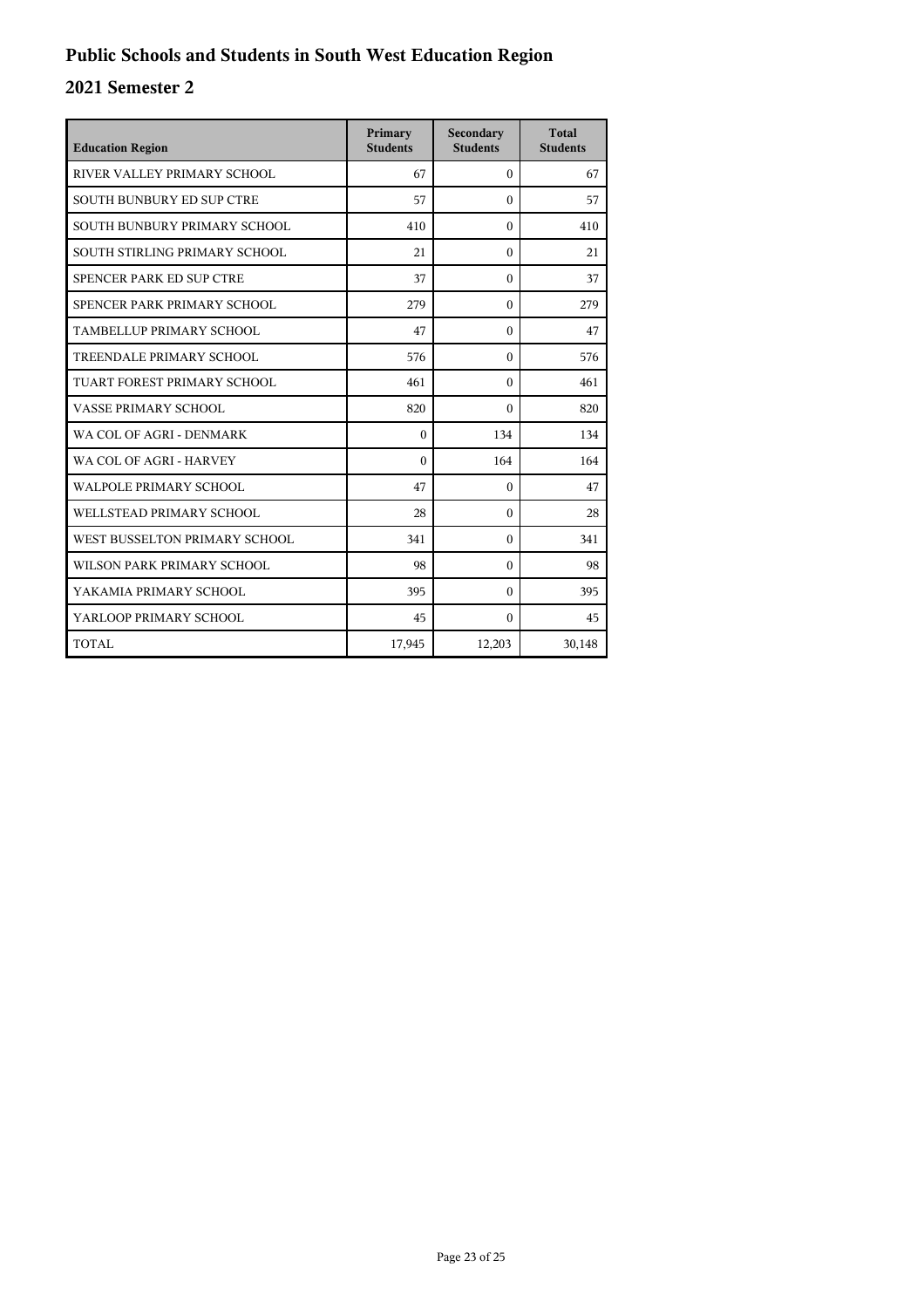## **Public Schools and Students in Wheatbelt Education Region**

| <b>Education Region</b>           | Primary<br><b>Students</b> | Secondary<br><b>Students</b> | <b>Total</b><br><b>Students</b> |
|-----------------------------------|----------------------------|------------------------------|---------------------------------|
| <b>AVONVALE ED SUP CTRE</b>       | 21                         | 11                           | 32                              |
| <b>AVONVALE PRIMARY SCHOOL</b>    | 128                        | $\mathbf{0}$                 | 128                             |
| <b>BABAKIN PRIMARY SCHOOL</b>     | 15                         | $\mathbf{0}$                 | 15                              |
| <b>BAKERS HILL PRIMARY SCHOOL</b> | 173                        | $\boldsymbol{0}$             | 173                             |
| <b>BEACON PRIMARY SCHOOL</b>      | 16                         | $\mathbf{0}$                 | 16                              |
| BENCUBBIN PRIMARY SCHOOL          | 27                         | $\mathbf{0}$                 | 27                              |
| BEVERLEY DISTRICT HIGH SCHOOL     | 114                        | 28                           | 142                             |
| BODDINGTON DISTRICT HIGH SCHOOL   | 225                        | 81                           | 306                             |
| <b>BOLGART PRIMARY SCHOOL</b>     | 25                         | $\boldsymbol{0}$             | 25                              |
| <b>BRAESIDE PRIMARY SCHOOL</b>    | 193                        | $\mathbf{0}$                 | 193                             |
| BROOKTON DISTRICT HIGH SCHOOL     | 119                        | 33                           | 152                             |
| BROOMEHILL PRIMARY SCHOOL         | 42                         | $\mathbf{0}$                 | 42                              |
| BRUCE ROCK DISTRICT HIGH SCHOOL   | 85                         | 31                           | 116                             |
| CADOUX PRIMARY SCHOOL             | 15                         | $\boldsymbol{0}$             | 15                              |
| CALINGIRI PRIMARY SCHOOL          | 29                         | $\mathbf{0}$                 | 29                              |
| CENTRAL MIDLANDS SNR HIGH SCH     | $\mathbf{0}$               | 190                          | 190                             |
| CORRIGIN DISTRICT HIGH SCHOOL     | 91                         | 19                           | 110                             |
| CUNDERDIN DISTRICT HIGH SCHOOL    | 104                        | 53                           | 157                             |
| DALWALLINU DISTRICT HIGH SCHOOL   | 135                        | 63                           | 198                             |
| DARKAN PRIMARY SCHOOL             | 74                         | $\mathbf{0}$                 | 74                              |
| DOWERIN DISTRICT HIGH SCHOOL      | 82                         | 43                           | 125                             |
| DUMBLEYUNG PRIMARY SCHOOL         | 33                         | $\mathbf{0}$                 | 33                              |
| EAST NARROGIN PRIMARY SCHOOL      | 158                        | $\mathbf{0}$                 | 158                             |
| <b>GOOMALLING PRIMARY SCHOOL</b>  | 49                         | $\boldsymbol{0}$             | 49                              |
| HYDEN PRIMARY SCHOOL              | 61                         | $\mathbf{0}$                 | 61                              |
| KALANNIE PRIMARY SCHOOL           | 39                         | 0                            | 39                              |
| KATANNING PRIMARY SCHOOL          | 204                        | $\mathbf{0}$                 | 204                             |
| KATANNING SENIOR HIGH SCHOOL      | $\mathbf{0}$               | 313                          | 313                             |
| KELLERBERRIN DISTRICT HIGH SCH    | 70                         | 20                           | 90                              |
| KONDININ PRIMARY SCHOOL           | 22                         | $\mathbf{0}$                 | 22                              |
| KOORDA PRIMARY SCHOOL             | 27                         | $\mathbf{0}$                 | 27                              |
| KUKERIN PRIMARY SCHOOL            | 43                         | $\mathbf{0}$                 | 43                              |
| KULIN DISTRICT HIGH SCHOOL        | 96                         | 40                           | 136                             |
| LAKE GRACE DISTRICT HIGH SCHOOL   | 96                         | 31                           | 127                             |
| MECKERING PRIMARY SCHOOL          | 20                         | $\mathbf{0}$                 | 20                              |
| MERREDIN COLLEGE                  | 224                        | 320                          | 544                             |
| MILING PRIMARY SCHOOL             | 23                         | $\mathbf{0}$                 | 23                              |
| MOORA PRIMARY SCHOOL              | 111                        | 0                            | 111                             |
| MOORINE ROCK PRIMARY SCHOOL       | 22                         | 0                            | 22                              |
| MUKINBUDIN DISTRICT HIGH SCHOOL   | 67                         | 29                           | 96                              |
| NAREMBEEN DISTRICT HIGH SCHOOL    | 101                        | 30                           | 131                             |